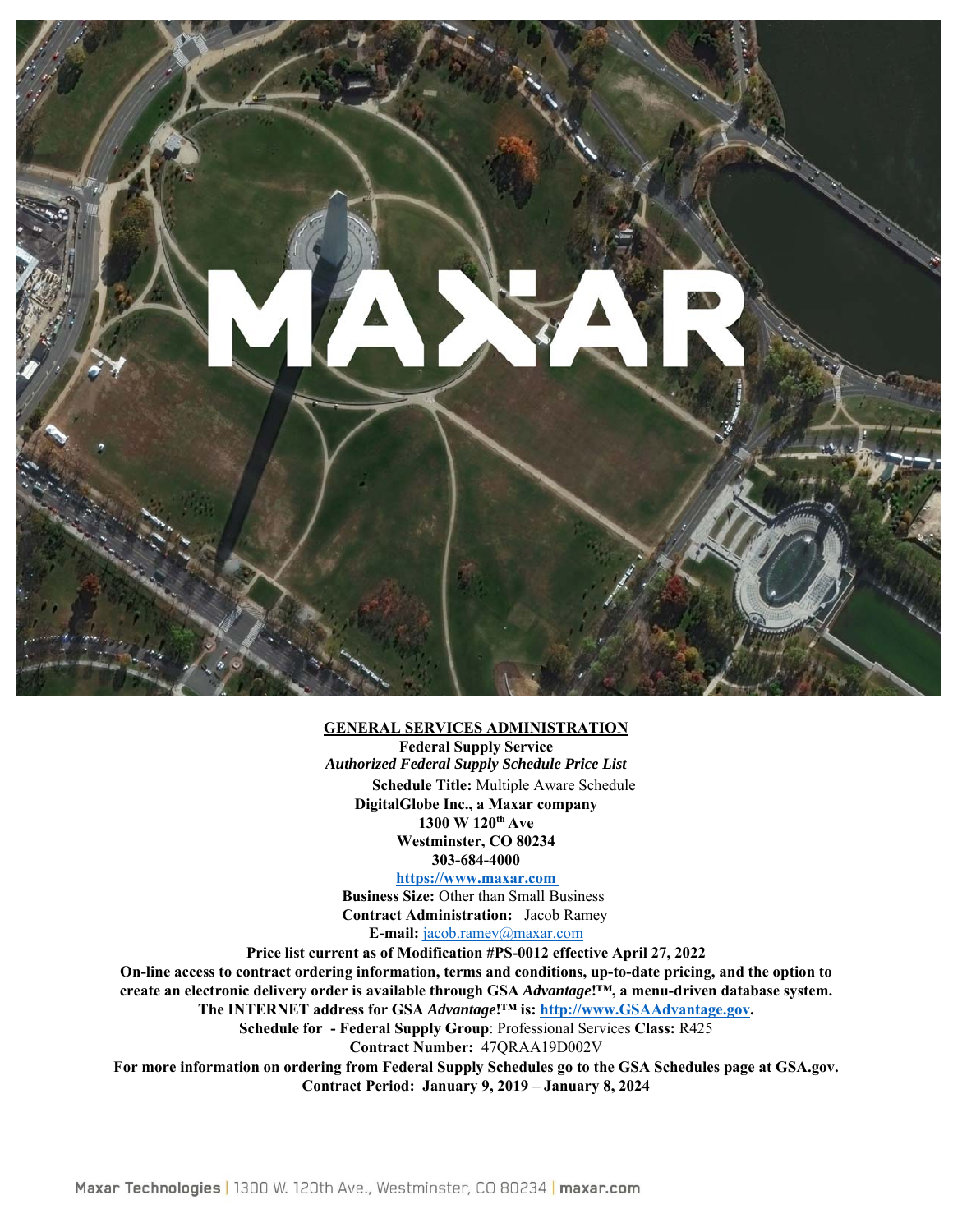

# **CUSTOMER INFORMATION:**

#### **1a. Table of Awarded Special Item Number(s) with appropriate cross-reference to page numbers:**

| <b>Multiple Award Schedule</b> |                     |                                                             |            |  |  |
|--------------------------------|---------------------|-------------------------------------------------------------|------------|--|--|
| <b>SIN</b>                     | <b>State /Local</b> | <b>SIN Description</b>                                      | <b>PSC</b> |  |  |
| 541330ENG                      |                     | <b>Engineering Services</b>                                 | R425       |  |  |
| 541380                         |                     | <b>Testing Laboratory Services</b>                          | R425       |  |  |
| 541420                         |                     | Engineering System Design and Integration Services          | R425       |  |  |
| 541715                         |                     | Engineering Research and Development and Strategic Planning | R425       |  |  |
| 541370GEO                      | 541370GEOSTLOC      | Earth Observations Solutions                                | DG11       |  |  |

**1b. Identification of the lowest priced model number and lowest unit price for that model for each special item number awarded in the contract. This price is the Government price based on a unit of one, exclusive of any quantity/dollar volume, prompt payment, or any other concession affecting price. Those contracts that have unit prices based on the geographic location of the customer, should show the range of the lowest price, and cite the areas to which the prices apply.** 

**SINs 541330ENG, 541380, 541420, 541715: Lowest Priced Model Number and Unit Price**  3u Cubesat Launch Services - \$226,700.25

#### **SIN 541370GEO: Lowest Priced Model Number and Unit Price**

(Government net price based on a unit of one) DigitalGlobe offers a Tiered license pricing model based on annual volume purchases from all USG customers combined. At the time of quotes, DigitalGlobe will provide the best tier pricing level based on total annual USG purchases. The complete tier schedule is available upon request.

Precision3D DTM Attribution Package \$4.28 (Please see below for additional details)

**1c. If the Contractor is proposing hourly rates a description of all corresponding commercial job titles, experience, functional responsibility and education for those types of employees or subcontractors who will perform services shall be provided. If hourly rates are not applicable, indicate "Not applicable" for this item.** 

Not Applicable

- **2. Maximum Order:**  SINs 541330ENG, 541380, 541420, 541715: \$1,000,000.00 SIN 541370GEO: \$500,000
- **3. Minimum Order:** \$100.00
- **4. Geographic Coverage (delivery Area):**  SINs 541330ENG, 541380, 541420, 541715: Domestic Only SIN 541370GEO: Domestic and Overseas
- **5. Point(s) of production (city, county, and state or foreign country):** Same as company address
- **6. Discount from list prices or statement of net price:** Government net prices (discounts already deducted)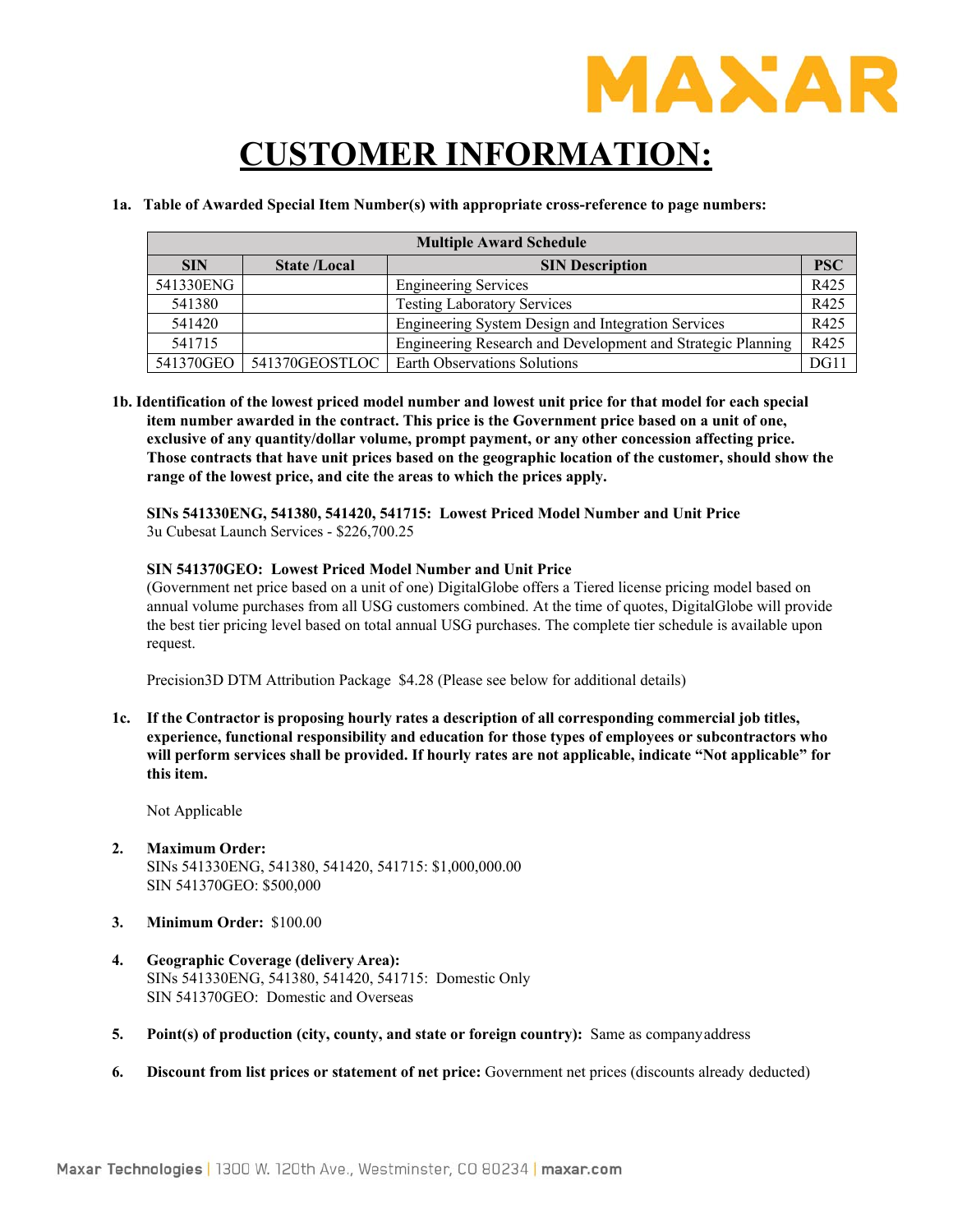

- **7. Quantity discounts:** Tiered Pricing is available based on volume
- **8. Prompt payment terms:** Net 30 days. Information for Ordering Offices: Prompt payment terms cannot be negotiated out of the contractual agreement in exchange for other concessions
- **9. Foreign items (list items by country of origin):** N/A
- **10a. Time of Delivery (Contractor insert number of days):**

SINs 541330ENG, 541380, 541420, 541715: Specified on the Task Order SIN 541370GEO: 30 Days ARO

- **10b. Expedited Delivery. The Contractor will insert the sentence "Items available for expedited delivery are noted in this price list." under this heading. The Contractor may use a symbol of its choosing to highlight items in its price list that have expedited delivery:** Contact Contractor
- **10c. Overnight and 2-day delivery. The Contractor will indicate whether overnight and 2-day delivery are**

**available. Also, the Contractor will indicate that the schedule customer may contact the Contractor for rates for overnight and 2-day delivery:** Contact Contractor

**10d. Urgent Requirements. The Contractor will note in its price list the "Urgent Requirements" clause of its** 

**contract and advise agencies that they can also contact the Contractor's representative to effect a faster delivery:** Contact Contractor

- **11. F.O.B Points(s):** Destination
- **12a. Ordering Address(es):** Same as Contractor Address
- **12b. Ordering procedures: For supplies and services, the ordering procedures, information on Blanket**

**Purchase Agreements (BPA's) are found in Federal Acquisition Regulation (FAR) 8.405-3** 

- **13. Payment address(es):** Same as company address
- **14. Warranty provision.:** Contractor's standard commercial warranty.
- **15. Export Packing Charges (if applicable):** N/A
- **16. Terms and conditions of rental, maintenance, and repair (if applicable):** N/A
- **17. Terms and conditions of installation (if applicable):** N/A
- **18a. Terms and conditions of repair parts indicating date of parts price lists and any discounts from**
- **list prices (if applicable):** N/A
- **18b. Terms and conditions for any other services (if applicable):** N/A
- **19. List of service and distribution points (if applicable):** N/A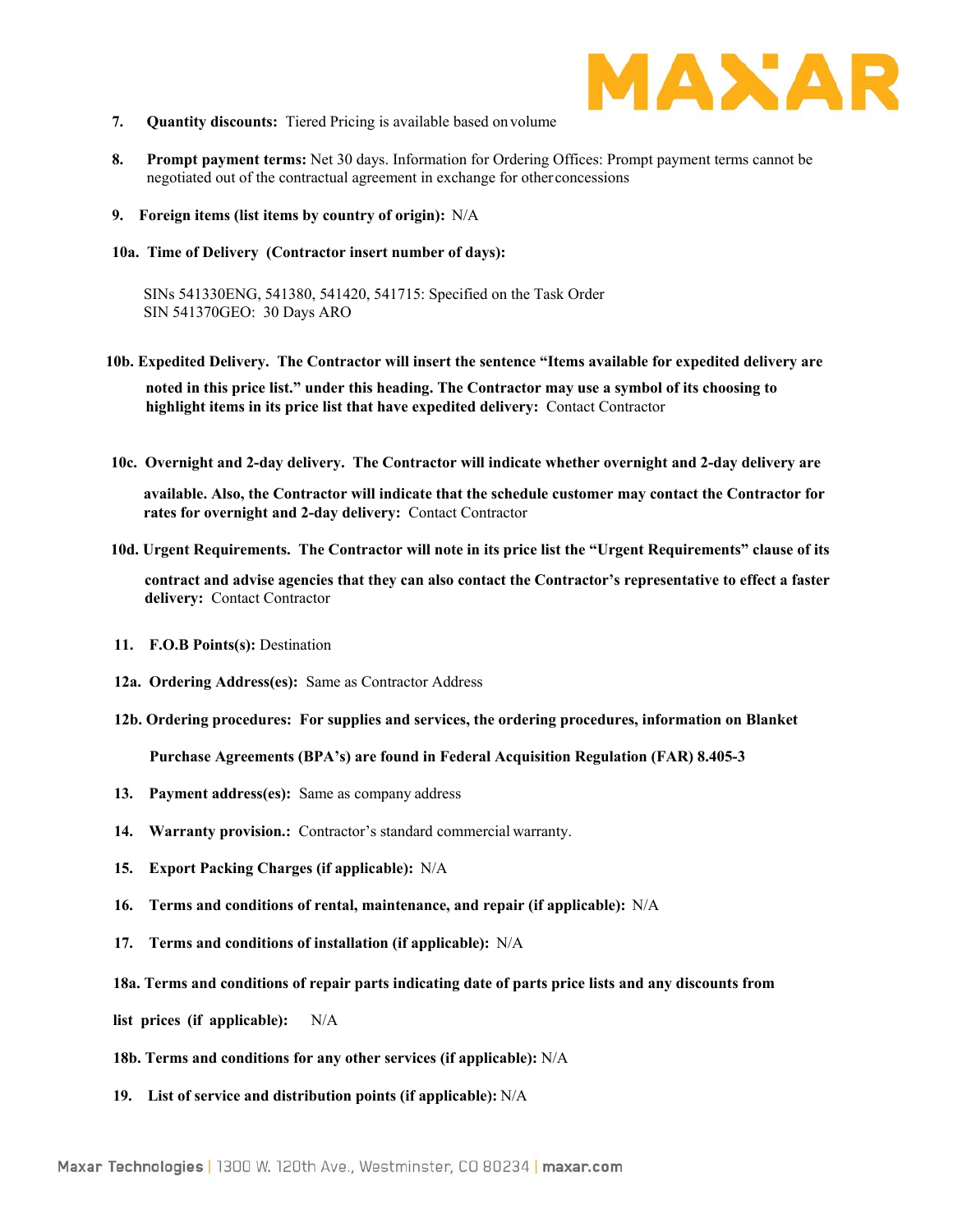

- **20. List of participating dealers (if applicable):** N/A
- **21. Preventive maintenance (if applicable):** N/A

**22a. Environmental attributes, e.g., recycled content, energy efficiency, and/or reduced pollutants:** N/A **22b. If applicable, indicate that Section 508 compliance information is available on Electronic and Information Technology (EIT) supplies and services and show where full details can be found (e.g. contactor's website or other location.) The EIT standards can be found at: www.Section508.gov/.**  N/A

- **23. Unique Entity Identifier (UEI) Number:** 789638418
- **24. Notification regarding registration in System for Award Management (SAM) database:** Contractor has

an Active Registration in the SAM database.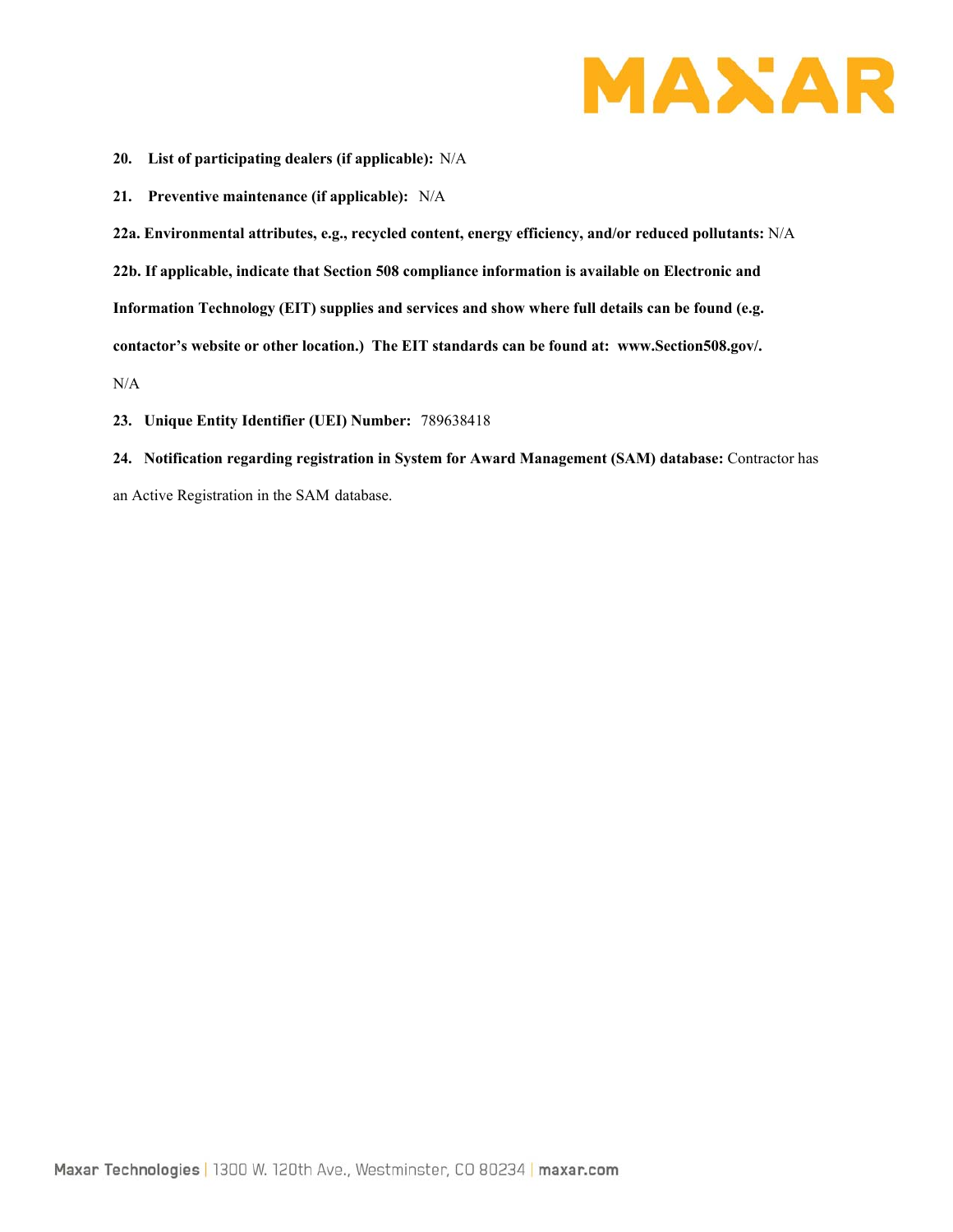

| SIN(s) Proposed | <b>Support Item</b>                           |    | <b>Price-Offered to</b><br><b>GSA</b> (including<br>IFF) |  |  |
|-----------------|-----------------------------------------------|----|----------------------------------------------------------|--|--|
| 541330ENG,      |                                               |    |                                                          |  |  |
|                 | 541380, 541420, 3U Cubesat Launch Services    |    |                                                          |  |  |
| 541715          |                                               | \$ | 226,700.25                                               |  |  |
| 541330ENG,      |                                               |    |                                                          |  |  |
|                 | 541380, 541420, 6U Cubesat Launch Services    |    |                                                          |  |  |
| 541715          |                                               | \$ | 453,400.50                                               |  |  |
| 541330ENG,      |                                               |    |                                                          |  |  |
|                 | 541380, 541420, 12 Cubesat Launch Services    |    |                                                          |  |  |
| 541715          |                                               | \$ | 906,801.01                                               |  |  |
| 541330ENG,      |                                               |    |                                                          |  |  |
|                 | 541380, 541420, 50kg Microsat Launch Services |    |                                                          |  |  |
| 541715          |                                               | \$ | 1,763,224.18                                             |  |  |
| 541330ENG,      |                                               |    |                                                          |  |  |
|                 | 541380, 541420, 100kg Minisat Launch Services |    |                                                          |  |  |
| 541715          |                                               | \$ | 3,526,448.36                                             |  |  |
| 541330ENG,      |                                               |    |                                                          |  |  |
|                 | 541380, 541420, 150kg Minisat Launch Services |    |                                                          |  |  |
| 541715          |                                               | \$ | 5,289,672.54                                             |  |  |
| 541330ENG,      |                                               |    |                                                          |  |  |
|                 | 541380, 541420, 200kg Minisat Launch Services |    |                                                          |  |  |
| 541715          |                                               | \$ | 6,045,340.05                                             |  |  |
| 541330ENG,      |                                               |    |                                                          |  |  |
|                 | 541380, 541420, 350kg Minisat Launch Services |    |                                                          |  |  |
| 541715          |                                               | \$ | 10,579,345.09                                            |  |  |

**Service Contract Labor Standards:** The Service Contract Labor Standards (SCLS) are applicable to this contract as it applies to the entire Schedule and all services provided. While no specific labor categories have been identified as being subject to SCLS due to exemptions for professional employees (FAR 22.1101, 22.1102 and 29 CRF 541.300), this contract still maintains the provisions and protections for SCLS eligible labor categories. If and / or when the contractor adds SCLS labor categories / employees to the contract through the modification process, the contractor must inform the Contracting Officer and establish a SCLS matrix identifying the GSA labor category titles, the occupational code, SCLS labor category titles and the applicable WD number. Failure to do so may result in cancellation of the contract.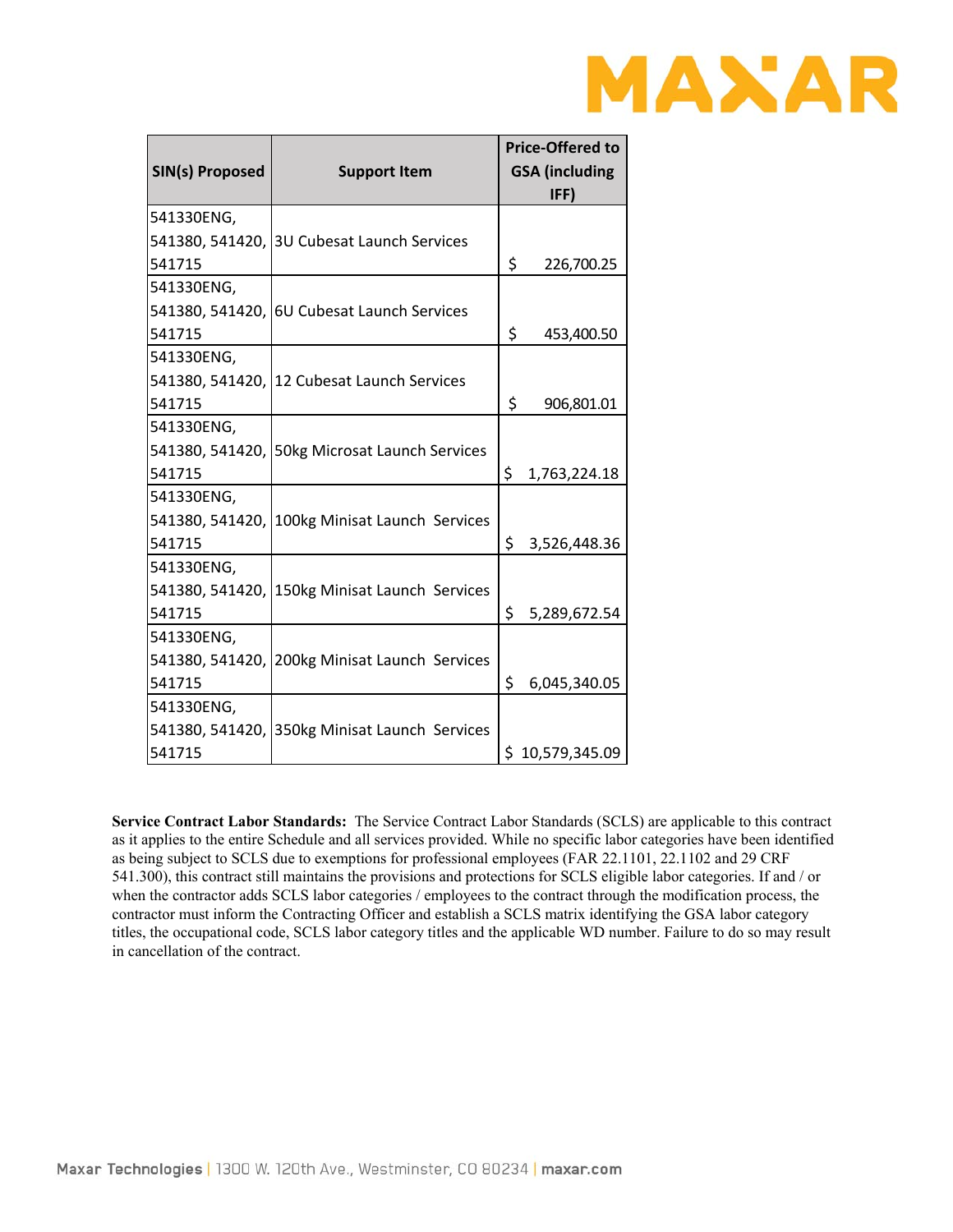

### Maxar Launch Services

DigitalGlobe Inc., a Maxar company ("Maxar") has been conducting space launches since 1997, primarily in support of our growing fleet of Earth imaging satellites and has completed seven successful launches to date. With the launch of our WorldView-4 satellite in 2016, Maxar began supporting additional rideshare satellites on our launches to utilize excess launch vehicle performance and payload volume that would otherwise be unused. The WV-4 launch included an additional seven rideshare satellites from a mix of USG customers and was coordinated in conjunction with the National Reconnaissance Office's (NROs) Office of Space Launch (OSL).

With an ever-expanding fleet of satellites, Maxar continues to support launches with available space for rideshare capacity. With over 20 years of satellite-to-launch vehicle integration experience and a direct investment in each launch, Maxar maintains the utmost commitment to the safety and success of each launch.

Maxar charges a fixed rate for each rideshare satellite based on mass and/or volume. This cost includes the available cargo space on the launch vehicle, an appropriate separation system, spacecraft integration services, a launch safety and hazards assessment, spacecraft environmental test planning support and test report review, manifest coordination, launch separation and collision avoidance analysis support. A full description of services is provided below:

Pre-Launch Reviews and Support

- Finite element model review, model integration, coupled loads analysis
- Manifest coordination
- Launch safety and hazards assessment and any necessary mitigation support
- Missile System Prelaunch Safety Package support
- Spacecraft environmental test planning support and test report review
- Separation system fit-check
- Readiness Reviews

Integration

- Delivery acceptance at integration site
- Provision of cleanroom for post-transport damage assessment and any necessary repairs
- Smallsat fueling coordination, if necessary (may require additional cost)
- Cubesat dispenser or smallsat lightband separation system integration<sup>1</sup>

Launch

- Transportation from integration site to the launch site
- Coordination and final launch readiness reviews with launch provider
- Launch separation and collision avoidance analysis support
- Separation confirmation telemetry transmission and Orbital Injection Report

Available Orbits

Maxar current offers two separation orbits for Rideshare:

1. Sun synchronous from Vandenberg Air Force Base, California.

<sup>&</sup>lt;sup>1</sup> Customer is responsible for pre-integration fueling and pre- or post-integration battery charging, if necessary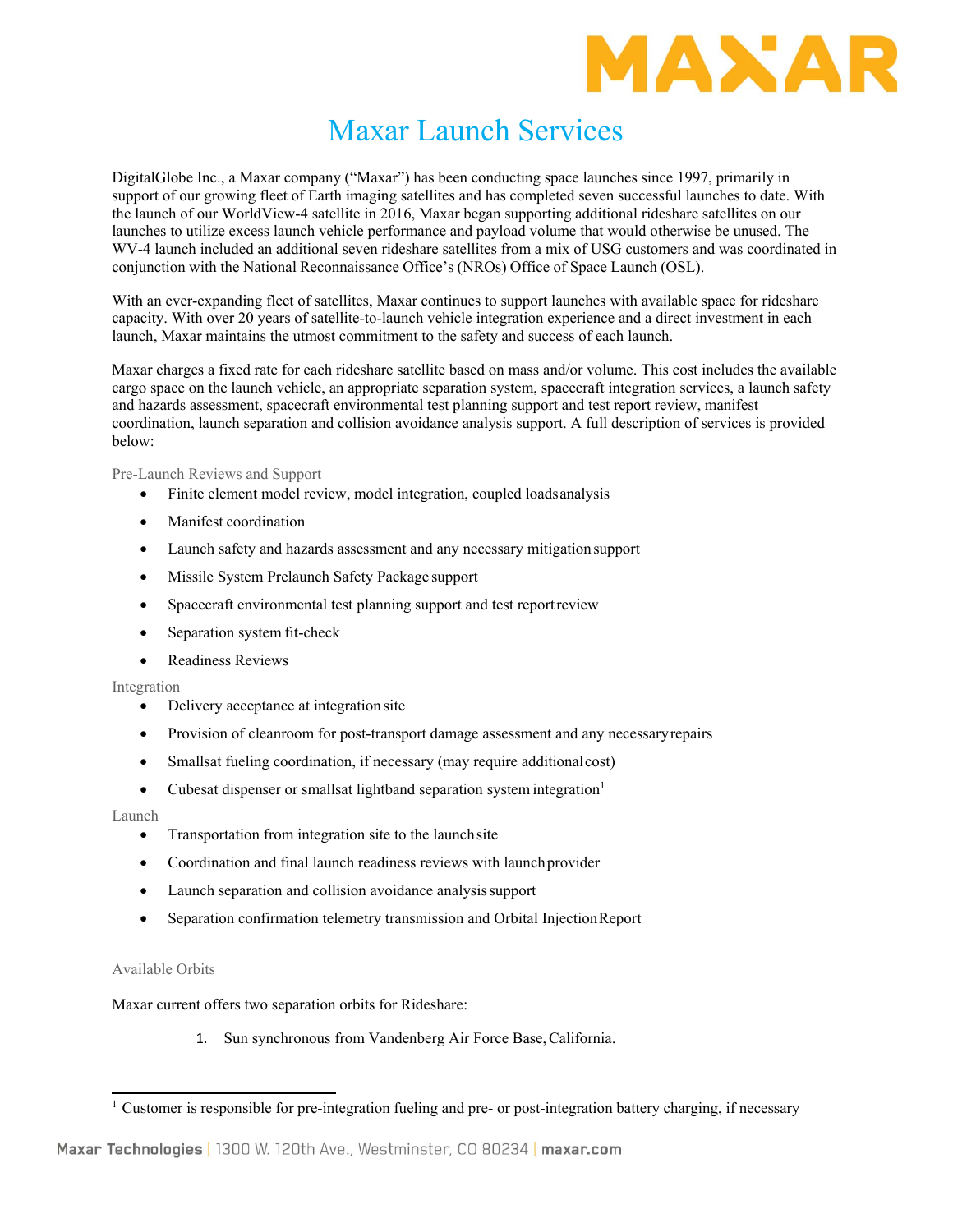

2. Mid-inclination from Cape Canaveral Air Force Station, Florida.

Spacecraft Characteristics for Available Rideshare Classes

(a) Minisats Mass: up to  $350 \text{ kg}^2$  (negotiable)

|     |           | Stowed Volume: up to 105 x 105 x 130 cm                                                    |  |  |  |
|-----|-----------|--------------------------------------------------------------------------------------------|--|--|--|
|     |           | Separation Interfaces: 24-inch diameter lightband <sup>3, 4</sup>                          |  |  |  |
|     |           | Center of Gravity: 89 cm from lightband at 300 kg, 76 cm from lightband at 350 kg          |  |  |  |
|     |           | Minimum S/C Natural Frequency = $60$ Hz                                                    |  |  |  |
|     |           | Quasi Static Acceleration (any direction): limit load 12.0 g, protoflight/qual load 15.6 g |  |  |  |
| (b) | Microsats | Mass: up to 75 $kg^5$ (negotiable)                                                         |  |  |  |
|     |           | Stowed Volume: up to $50 \times 50 \times 125$ cm                                          |  |  |  |
|     |           | Separation Interfaces: 15-inch diameter lightband <sup>6,7</sup> attached to a plate       |  |  |  |
|     |           | Center of Gravity: up to 100 cm from lightband                                             |  |  |  |
|     |           | Minimum S/C Natural Frequency = $100$ Hz                                                   |  |  |  |
|     |           | Quasi Static Acceleration (any direction): limit load 12.0 g, protoflight/qual load 15.6 g |  |  |  |
| (c) | Cubesats  | 3 to 12U, released from COTS canister-style dispensers <sup>7, 8</sup>                     |  |  |  |

Quasi Static Acceleration (any direction): limit load 12.0 g, protoflight/qual load 15.6 g

The above spacecraft characteristics are the classes evaluated for the launch vehicle stack coupled loads analysis. If a spacecraft program with larger values, or a spacecraft between classes, is interested in launching with one of the Maxar missions, a mission specific evaluation will be performed.

## Launch Participant Requirements

Rideshare Propulsion: Order of preference is no propulsion capability, electric, green, hydrazine.

#### Contamination Control Parameters

As both an integration provider and a passenger on our launches, Maxar is dedicated to a "do no harm" policy for all participants in our coordinated launches, therefore we require strict contamination parameters so that each satellite causes no threat to the launch or the other rideshare participants. To insure this, the following cleanliness requirements shall be met.

All rideshare hardware shall be cleaned and packaged to levels compatible with the below cleanroom environments prior to delivery.

Out-Gassing: All non-metal materials used shall meet the out-gassing requirements of 1% total mass loss and 0.1% (of total mass) collected volatile condensable materials when tested in accordance with American Society for Testing and Materials E595 or its equivalent.

<sup>&</sup>lt;sup>2</sup> Includes the upper assembly mass (separating half) of the separation system (for example, 0.67 kg for the 15-inch Planetary Systems Corporation Mark II Motorized Lightband and 1.10 kg for the equivalent 24-inch Lightband)

<sup>&</sup>lt;sup>3</sup> Nominally the Planetary Systems Corporation Mark II Motorized Lightband.<br><sup>4</sup> DigitalGlobe will provide the separation system or dispenser, as applicable, pending definition of interfaces. Maxar Technologies | 1300 W. 120th Ave., Westminster, CO 80234 | maxar.com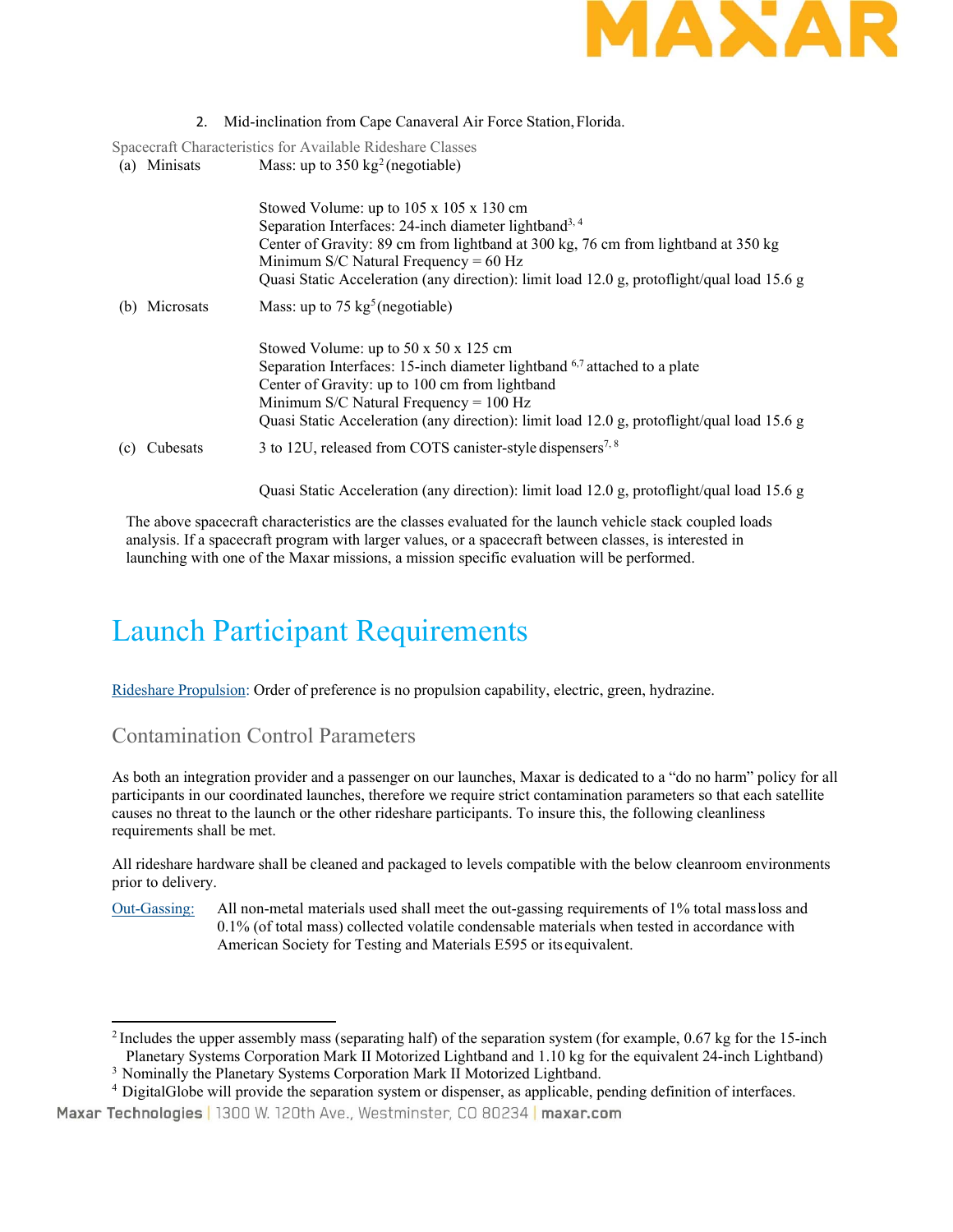

Molecular Cleanliness: less than 1 mg/0.1 m<sup>2</sup> of non-volatile residues which corresponds with IEST-STD-CC1246E, Level A

Particulate Cleanliness: IEST-STD-CC1246E, Level 500 or less

Airborne Particulate Cleanliness: ISO 14644-1, Class 8 (equivalent to Class 100,000 in FED-STD-209),

Launch Flight Environment Parameters

The majority of launch flight environments for rideshare spacecraft will be enveloped by the maximum levels provided in Attachment (8): SpaceX Falcon 9 Launch Vehicle Payload User's Guide Revision 2.

Fundamental Mode Stiffness: as listed above, natural frequency >60 Hz for Minisats and >100 Hz for Microsats.

Design Load Factors: as listed above, quasi static acceleration (any direction): limit load 12.0g, protoflight/qual load 15.6g

Sine Vibration: per Payload User's Guide

Acoustic: Rideshare spacecraft shall be designed for acoustics as specified in the following table.

| Center Frequency<br>[Hz] | Sound Pressure Level,<br>Acceptance |  |  |
|--------------------------|-------------------------------------|--|--|
|                          | $(1/3$ Octave)                      |  |  |
| 25                       | 120.6                               |  |  |
| 31.5                     | 123                                 |  |  |
| 40                       | 128.2                               |  |  |
| 50                       | 128.5                               |  |  |
| 63                       | 130                                 |  |  |
| 80                       | 131.6                               |  |  |
| 100                      | 132.4                               |  |  |
| 125                      | 131.6                               |  |  |
| 160                      | 132.1                               |  |  |
| 200                      | 133                                 |  |  |
| 250                      | 134                                 |  |  |
| 315                      | 133                                 |  |  |
| 400                      | 131                                 |  |  |
| 500                      | 129                                 |  |  |
| 630                      | 127                                 |  |  |
| 800                      | 125                                 |  |  |
| 1,000                    | 122                                 |  |  |
| 1,250                    | 121                                 |  |  |
| 1,600                    | 120                                 |  |  |
| 2,000<br>119             |                                     |  |  |
| 2,500<br>118             |                                     |  |  |
| 3,150<br>117             |                                     |  |  |
| 4,000                    | 115                                 |  |  |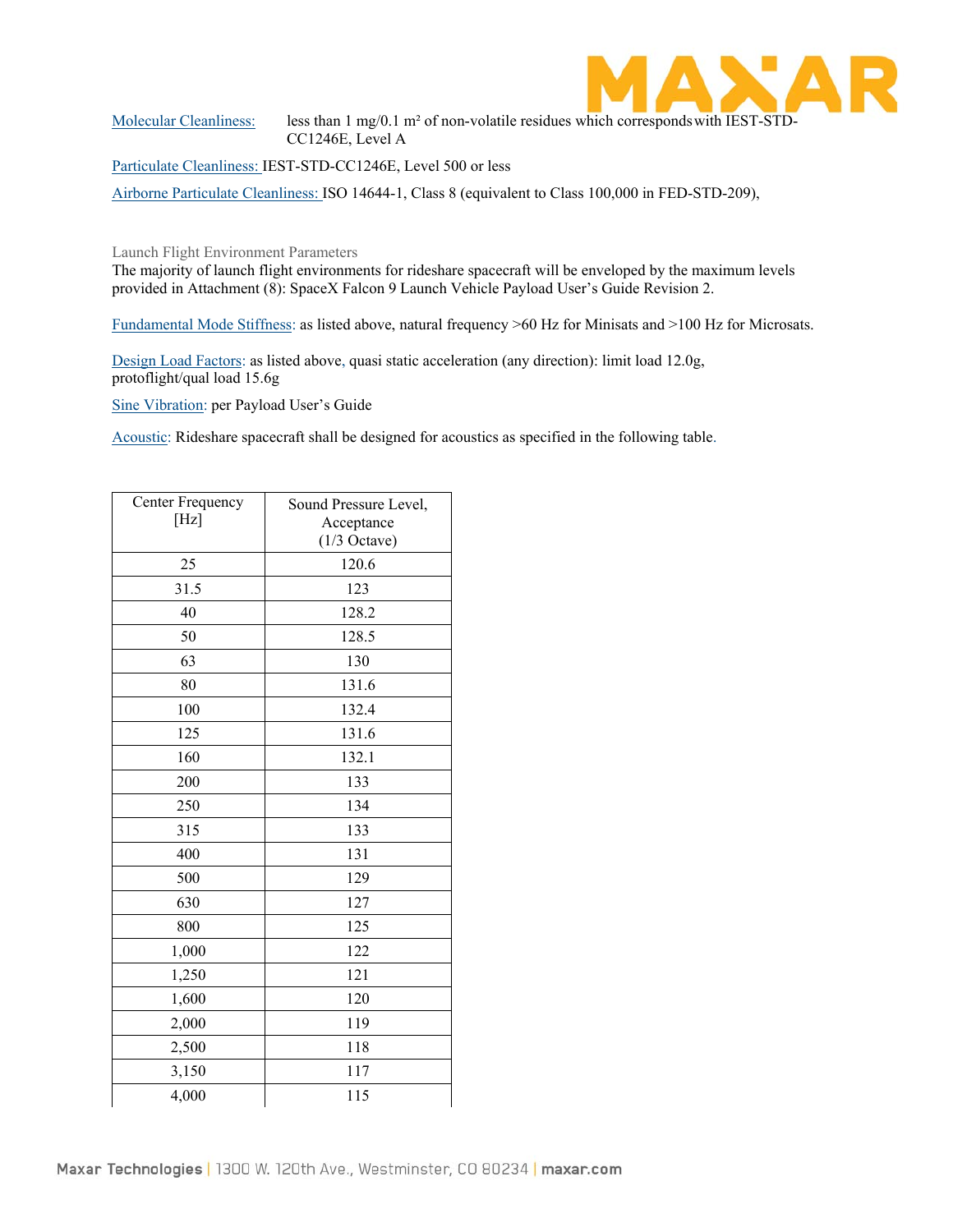

| 5,000      | 114        |
|------------|------------|
| 6,300      | 113        |
| 8,000      | 111        |
| 10,000     | 110.5      |
| OASPL (dB) | 142.8      |
| Duration   | 60 seconds |

Random Vibration: Rideshare spacecraft shall be designed to the launch vehicle random environment as specified in the following table.

| Frequency (Hz) | Falcon 9 top-of-PAF<br>Vibration MPE $(g)$ | Falcon 9 top-of-PAF<br><b>MPE Equivalent SRS</b><br>$(G-Peak, Q=10)$ |  |  |
|----------------|--------------------------------------------|----------------------------------------------------------------------|--|--|
| 20             | 0.0044                                     | 4.42                                                                 |  |  |
| 100            | 0.0044                                     | 10.96                                                                |  |  |
| 300            | 0.0126                                     | 34.08                                                                |  |  |
| 600            | 0.0126                                     | 49.87                                                                |  |  |
| 800            | 0.06                                       | 127.38                                                               |  |  |
| 1,150          | 0.06                                       | 155.27                                                               |  |  |
| 1,350          | 0.02                                       | 95.84                                                                |  |  |
| 2,000          | 0.02                                       | 121.12                                                               |  |  |
| <b>GRMS</b>    | 7.25                                       |                                                                      |  |  |
| Duration       | 60 seconds                                 |                                                                      |  |  |

#### Shock:

| Frequency<br>(Hz) | LV-Induced<br>Shock Spec |  |  |
|-------------------|--------------------------|--|--|
|                   | (g)                      |  |  |
| 100               | 30                       |  |  |
| 450               | 300                      |  |  |
| 10,000            | 300                      |  |  |

Launch Vehicle Radiated Emissions: per Payload User's Guide

Launch Vehicle Radiated Susceptibility: per Payload User's Guide

WorldView Legion RF compatibility: no RF transmission until at least 10 minutes (TBC) after separation. Frequency restrictions to be negotiated with Maxar to preclude interference.

Payload Fairing Internal Pressure: per Payload User's Guide

Temperature Exposure during Flight: per Payload User's Guide

Free Molecular Heating: per Payload User's Guide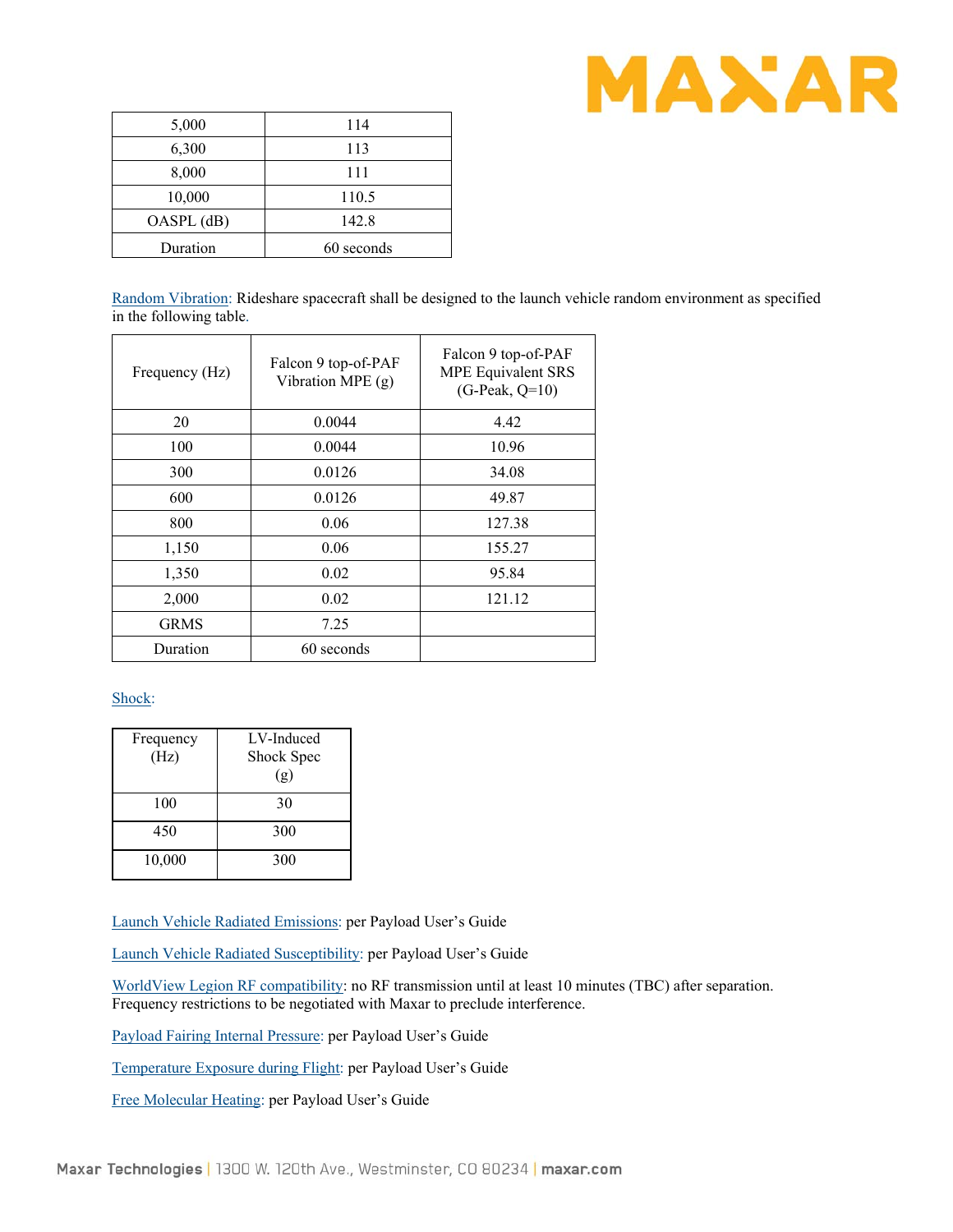

Separation Plane Resistance: When mated to dispenser, rideshare spacecraft separation surfaces shall demonstrate a bonding resistance measurement of less than 10 mOhm for a current of 10 mAmp between the spacecraft and the dispenser.

#### Launch Dispenser Integration

Nominally, all rideshare spacecraft shall be powered off from prior to spacecraft integration, continue in a powered off state for the remainder of the launch campaign and through the launch itself, until TBD seconds after the spacecraft separation event has been completed.

The total duration in a powered off state could be as long as three months.

Any rideshare spacecraft requirements for post-integration access, battery charging and/or a requirement to be powered on at the time of launch will be considered on a case-by-case basis.

Post-Integration Storage Environment

Temperature Range: 70 +/-5 degrees F Humidity Range: 50% +/-15% Airborne Particulate Cleanliness: ISO 14644-1, Class 8 (equivalent to Class 100,000 in FED-STD-209), post-encapsulation ISO 14644-1, Class 7 (equivalent to Class 10,000)

Range Safety: Spacecraft providers shall submit a Missile System Prelaunch Safety Package documenting compatibility with Air Force Space Command Manual 91-710, Range Safety User Requirements.

Licensing: Spacecraft providers shall be responsible for obtaining their own operating license(s) from the Federal Communications Commission and other government agencies, as required.

Mass Simulator: Spacecraft providers shall deliver a mass simulator in the event that any spacecraft cannot launch for any reason.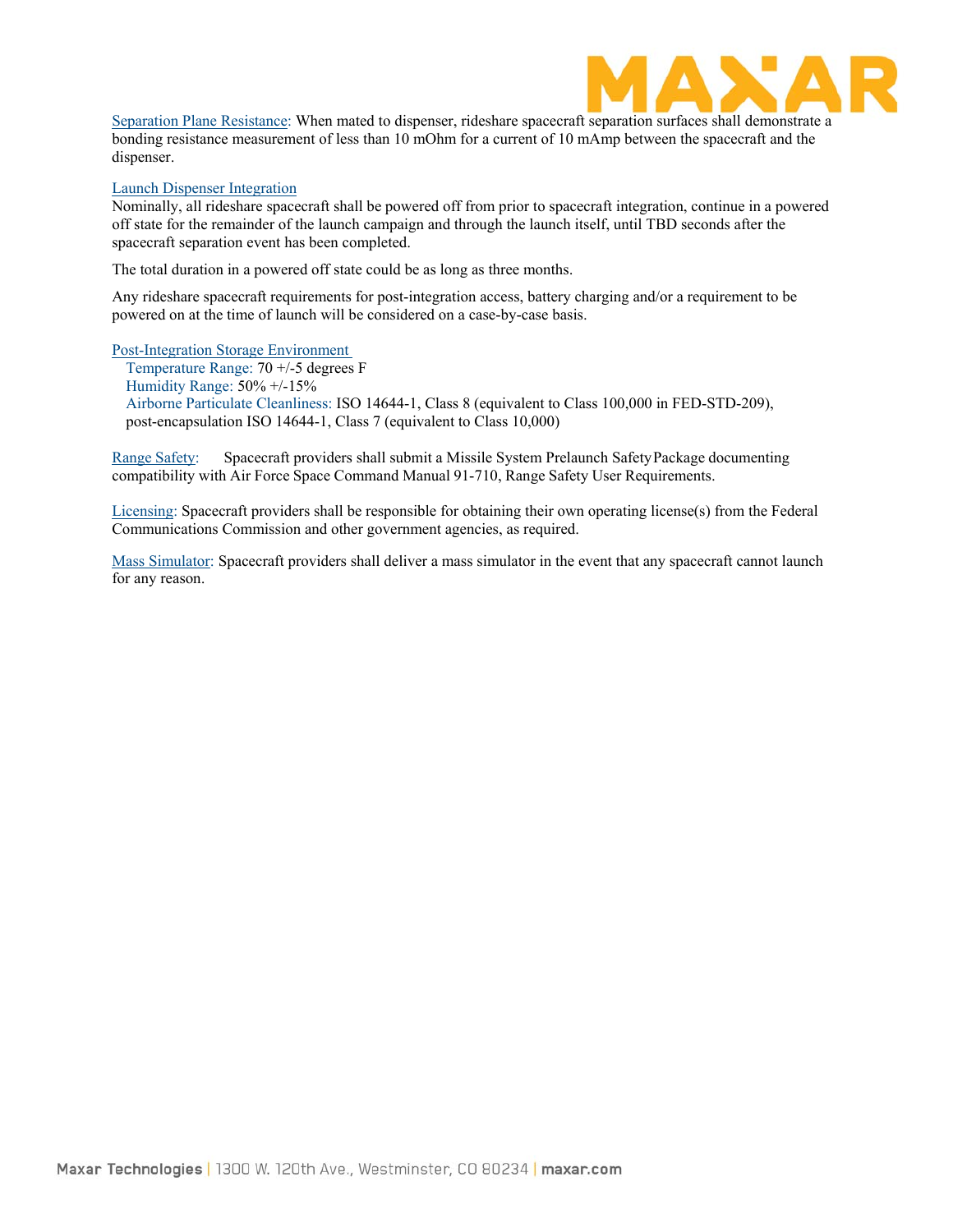

# **SIN 541370GEO**

| <b>SIN</b> | <b>PRODUCT</b><br><b>NAME</b>                    | <b>PRODUCT DESCRIPTION</b>                                                                      | UOI             | License                | <b>GSA OFFER</b><br><b>PRICE</b><br>(inclusive of<br>the .75% IFF) |
|------------|--------------------------------------------------|-------------------------------------------------------------------------------------------------|-----------------|------------------------|--------------------------------------------------------------------|
| 541370GEO  | Precision3D<br>Digital Surface<br>Model (DSM)    | Digital Surface Elevation Model -DSM (0.5M<br>Resolution) Volume 1,000 - 199,999                | km <sub>2</sub> | Single<br>Organization | \$20.15                                                            |
| 541370GEO  | Precision3D<br>True Ortho                        | Orthorectified Image Map - True Ortho (0.5M<br>Resolution) Volume 1,000 - 199,999               | km <sub>2</sub> | Single<br>Organization | \$16.12                                                            |
| 541370GEO  | Precision3D<br>Point Cloud                       | 3D Point Cloud (0.5M Resolution) Volume 1,000 -<br>199,999                                      | km <sub>2</sub> | Single<br>Organization | \$28.21                                                            |
| 541370GEO  | Precision3D 3D<br>Surface Model                  | 3D Surface Model (0.5M Resolution) Volume<br>1,000 - 199,999                                    | km <sub>2</sub> | Single<br>Organization | \$32.24                                                            |
| 541370GEO  | Precision3D<br>Digital Terrain<br>Model (DTM)    | Digital Terrain Elevation Model - DTM (0.5M<br>Resolution) Volume 1,000 - 199,999               | km2             | Single<br>Organization | \$31.74                                                            |
| 541370GEO  | Precision3D<br><b>Elevation Bundle</b>           | DSM + DTM (0.5 M Resolution) Volume 1,000 -<br>199,999                                          | km2             | Single<br>Organization | \$38.54                                                            |
| 541370GEO  | Precision 3D 3D<br>Surface Bundle                | 3D+DSM+True Ortho (0.5M Resolution) Volume<br>1,000 - 199,999                                   | km <sub>2</sub> | Single<br>Organization | \$38.54                                                            |
| 541370GEO  | Precision3D USG<br>Package                       | 3D+DSM+Point Cloud+True Ortho (0.5M<br>Resolution) Volume 1,000 - 199,999                       | km <sub>2</sub> | Single<br>Organization | \$38.54                                                            |
| 541370GEO  | Precision3D<br>Digital Surface<br>Model (DSM)    | Digital Surface Elevation Model -DSM (0.5M<br>Resolution) Volume 1,000 - 199,999                | km <sub>2</sub> | License<br>Sharing     | \$24.69                                                            |
| 541370GEO  | Precision3D<br>True Ortho                        | Orthorectified Image Map - True Ortho (0.5M<br>Resolution) Volume 1,000 - 199,999               | km2             | License<br>Sharing     | \$19.75                                                            |
| 541370GEO  | Precision3D<br><b>Point Cloud</b>                | 3D Point Cloud (0.5M Resolution) Volume 1,000 -<br>199,999                                      | km <sub>2</sub> | License<br>Sharing     | \$34.56                                                            |
| 541370GEO  | Precision3D 3D<br>Surface Model                  | 3D Surface Model (0.5M Resolution) Volume<br>1,000 - 199,999                                    | km <sub>2</sub> | License<br>Sharing     | \$39.50                                                            |
| 541370GEO  | Precision3D<br>Digital Terrain<br>Model (DTM)    | Digital Terrain Elevation Model - DTM (0.5M<br>Resolution) Volume 1,000 - 199,999               | km <sub>2</sub> | License<br>Sharing     | \$34.56                                                            |
| 541370GEO  | Precision3D<br><b>Elevation Bundle</b>           | DSM + DTM (0.5 M Resolution) Volume 1,000 -<br>199,999                                          | km <sub>2</sub> | License<br>Sharing     | \$44.43                                                            |
| 541370GEO  | Precision3D 3D<br>Surface Bundle                 | 3D+DSM+True Ortho (0.5M Resolution) Volume<br>1,000 - 199,999                                   | km <sub>2</sub> | License<br>Sharing     | \$44.43                                                            |
| 541370GEO  | Precision3D USG<br>Package                       | 3D+DSM+Point Cloud+True Ortho (0.5M<br>Resolution) Volume 1,000 - 199,999                       | km2             | License<br>Sharing     | \$44.43                                                            |
| 541370GEO  | Precision3D<br><b>DTM Attribution</b><br>Package | Automated DTM Classification Layers plus<br>Textured Building Vectors Volume 1,000 -<br>199,999 | km <sub>2</sub> | Single<br>Organization | \$4.28                                                             |
| 541370GEO  | Precision3D<br><b>DTM Attribution</b><br>Package | Automated DTM Classification Layers plus<br>Textured Building Vectors Volume 1,000 -<br>199,999 | km <sub>2</sub> | License<br>Sharing     | \$4.94                                                             |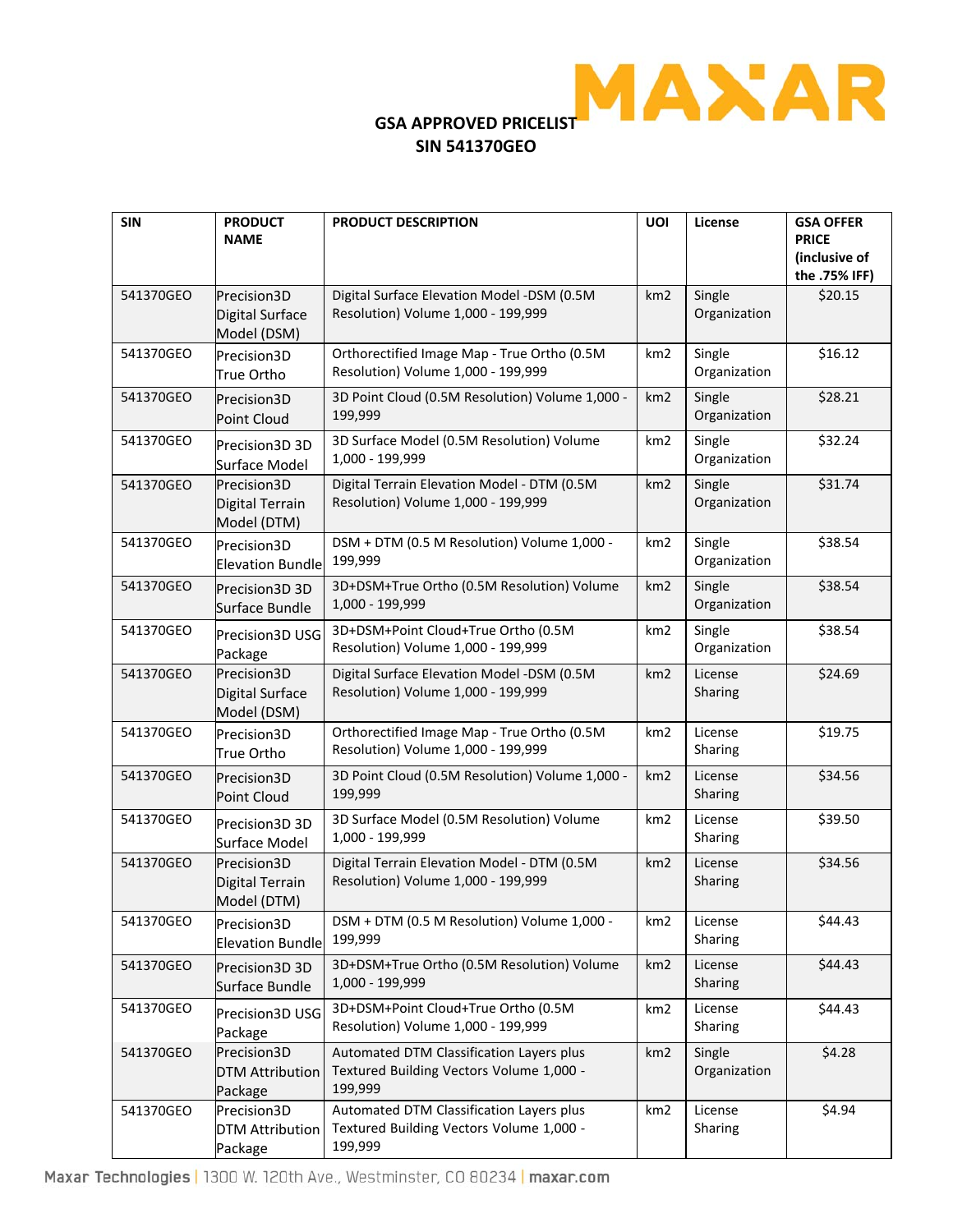# **VRICON**

### **VRICON USG SINGLE ORGANIZATION END USER LICENSE AGREEMENT**

Document Number: OPV-2016.11.28.01 Release Date: *2016-11-28* 

This end user license agreement (together with all applicable Confirmations, as defined below, this "Agreement") is made between Vricon, Inc. or the Affiliate or Authorized Distributor that provides the applicable Confirmation ("Vricon") and you, an Ordering Activity, which is an entity entitled to order under GSA Schedule contracts as defined in GSA Order ADM 4800.2H, as may be revised from time to time ("Licensee"). Capitalized terms used in this Agreement and not defined above have the meanings assigned in Clause 12.

Licensee has ordered or otherwise expressed an interest in obtaining a license in respect of one or more of Vricon's Products. Vricon is willing to provide Licensee with a license to those Products described in one or more Confirmations or otherwise provided to Licensee in connection with this Agreement. This Agreement is a contract with Licensee and becomes effective when signed by the appropriate Contracting Officer. If this is an ID/IQ contract or Schedule Contract, Ordering Activities placing orders against the ID/IQ or Schedule Contract are subject to this Agreement as a term of the contract. This Agreement shall bind Licensee, subject to federal law. If you are entering into this

Agreement on behalf of a company, other legal entity or government agency, you represent that you have the authority to bind that entity to the terms and conditions of this Agreement.

#### **Grant of License**

Unless otherwise specifically acknowledged in a Confirmation, subject to Licensee's compliance with the terms and conditions of this Agreement, and in consideration of and subject to full and timely payment by Licensee to Vricon or an Authorized Distributor of the License Fee and any other agreed fees and amounts in accordance with the Confirmation(s) or otherwise, Vricon grants to Licensee a non-exclusive, nontransferable, non-assignable, limited license to allow an unlimited number of its Authorized Users to use each Product only for Licensee's Internal Operations.

#### 2. **Intentionally Left Blank**

#### **Restrictions**

- $3.1$ Licensee acknowledges and agrees that each Product is the property of Vricon and contains valuable assets and proprietary information of Vricon and its Affiliates. Accordingly, except as expressly permitted in Clause 1 above, Licensee will not, and will not permit any Authorized User to:
	- a) Distribute, sublicense, rent, sell, lease or loan any Product to any Third Party;
	- b) Distribute, display, or in any way make any Product available to the general public;
	- c) Use any Product for the business needs of any Third Party, including without limitation, providing any services to any Third Parties;
	- d) Remove, bypass or circumvent any electronic or other form of protection measure included on, in, or with any Product;
	- e) Delete, alter, cover, obscure, distort, or remove any copyright or trademark notice, copyright or trademark management information, or proprietary legend contained in or on any Product; or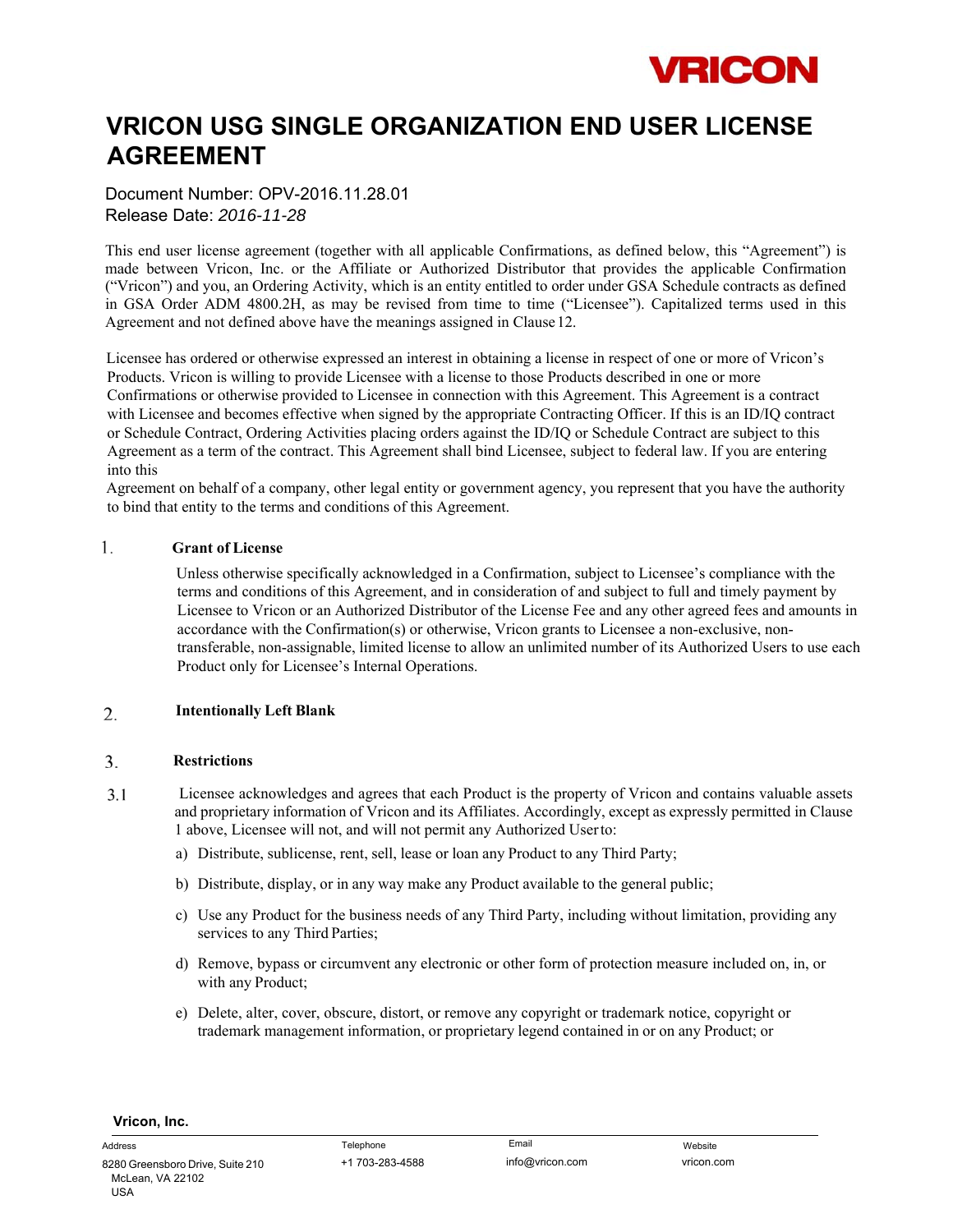

- f) Otherwise use, modify (except modification of Licensed Data strictly for Licensee's Internal Operations), access or reverse-engineer any Product for any purpose not expressly permitted under this Agreement, including specifically, but without limitation, for the Consumer Market.
- $3.2$ Licensee acknowledges that all right, title and interest in and to each Product, including all corrections, enhancements, or other modifications, and all Intellectual Property Rights thereto and therein, are the sole and exclusive property of Vricon or its Affiliates or suppliers, as applicable. All rights not expressly granted to Licensee in this Agreement are reserved by Vricon. Licensee will ensure that all copyright or trademark notices, copyright or trademark management information, and/or proprietary legend contained in or on the Product are reproduced on all copies of each Product.

#### **License Fee**

The License Fee for each Product is set forth in the applicable Confirmation. The permitted number of the Authorized Users is unlimited unless otherwise set forth in the Confirmation.

#### **License Duration**

The term of the license granted to Licensee for each Product will begin upon delivery of the Product to Licensee or Authorized Distributor, whichever occurs first, and will continue perpetually unless otherwise set forth in the Confirmation or unless terminated as set forth in Clause 10 below.

#### **Audit**

6.1 Vricon has the right to perform an audit to the extent necessary for Vricon to determine Licensee's compliance with this Agreement and the licenses granted hereunder. Licensee undertakes to cooperate and provide assistance and access to the information needed to complete the audit, including granting Vricon's designated auditors access to the business location(s), books and records, employees and/or Contractors pertaining to or involved with Licensee's use of each Product.

Such audits will: (a) be conducted only after a minimum of thirty (30) days prior written notice by Vricon to Licensee; (b) be conducted no more than once per calendar year; (c) be limited to a three (3) year audit period unless non-compliant findings are noted, in which case the audit period shall be expanded as appropriate in Vricon's reasonable opinion; (d) be conducted during reasonable business hours; (e) be subject to reasonable confidentiality requirements, (f) be consistent with all security measures of the Licensee; and (g) be at Vricon's expense.

6.2 If an audit results in a finding of non-compliance, Vricon may invoice additional license fees based on the standard Vricon fees in effect at the time of the original license grant.

#### **Indemnification**

- 7.1 Intentionally left blank.
- $7.2$ Vricon shall indemnify and hold harmless Licensee from and against any and all claims, damages and losses incurred as a result of any claim brought against the Licensee based on the allegation that the use, of the Licensee constitutes an infringement of any Intellectual Property Rights; provided that Licensee promptly notifies Vricon in writing of any such claim and does not oppose Vricon's attempt to intervene at Vricon's own expense and with its own counsel.
- $7.3$ In the event that the Products are held to constitute an infringement or their further use is enjoined, Vricon shall promptly, at its own expense and option, either: (i) procure for Licensee the right to continue the use of such Products; or (ii) replace or modify the same with non-infringing products without detracting from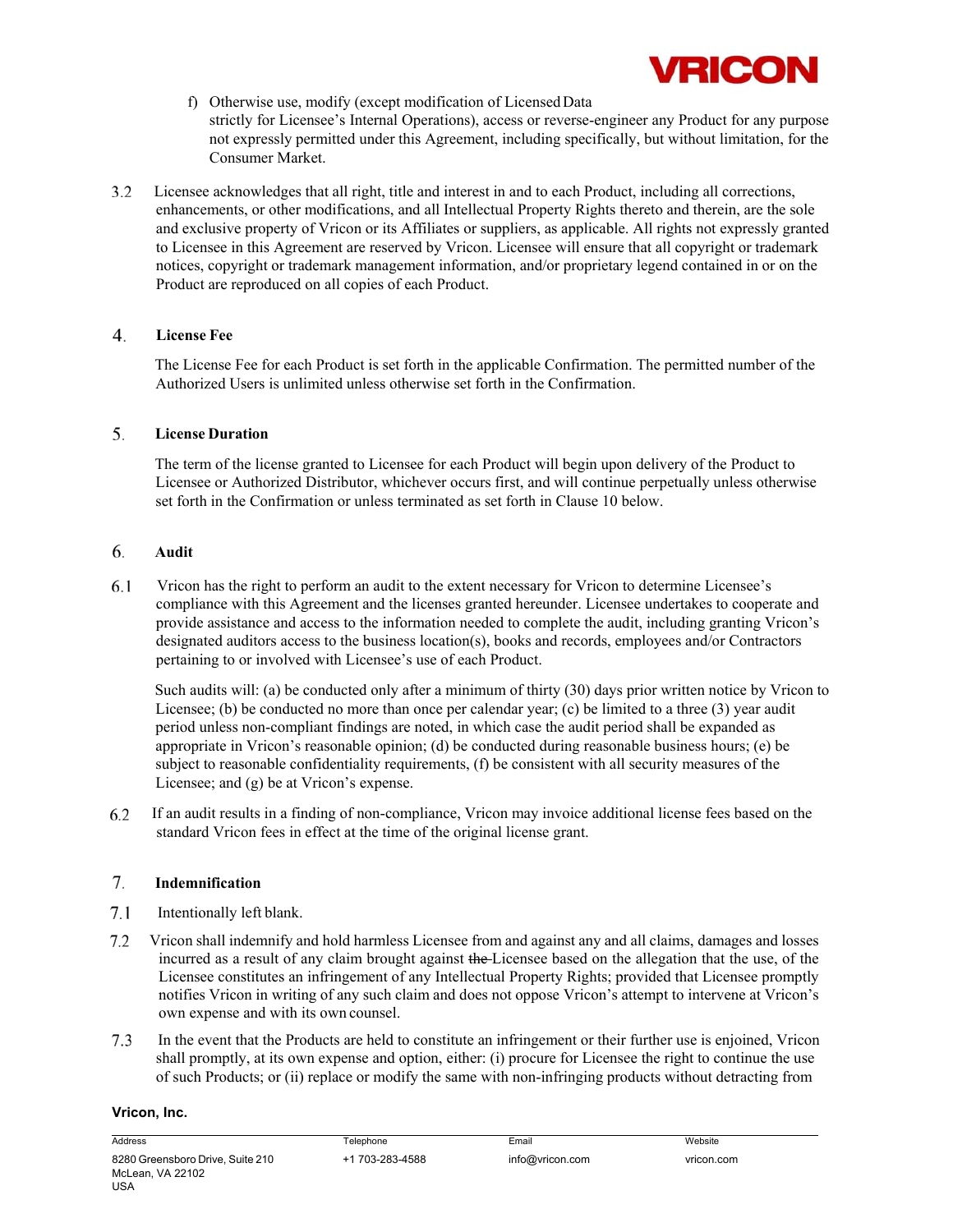

the function and performance of the Products, or (iii) where the foregoing options are not reasonably available take back the infringing Products and refund the relevant License Fee payments hereunder.

#### **Limited Warranty and Disclaimer**

- 8.1 Vricon warrants to Licensee only that each Product, as delivered by Vricon, will comply in all material respects with this Agreement and the applicable Specification. Vricon's sole obligation and Licensee's exclusive remedy for a breach of this warranty is for Vricon, at its option and expense, to: (i) repair, modify, or replace the non-conforming Product; or (ii) refund all fees paid by Licensee for the nonconforming Product. Any claim under this limited warranty must be made within thirty (30) days after delivery of the non-compliant Product to Licensee. This limited warranty is void if any non-conformity has resulted from any accident, abuse, misuse, misapplication or modification of or to the Product by any party other than Vricon, or from any breach by Licensee of this Agreement.
- 8.2 EXCEPT AS EXPRESSLY WARRANTED IN CLAUSE 8.1, EACH PRODUCT IS PROVIDED "AS IS", WITHOUT ANY WARRANTY OF ANY KIND, WHETHER EXPRESS, IMPLIED OR STATUTORY, INCLUDING, WITHOUT LIMITATION, WARRANTIES OF MERCHANTABILITY, FITNESS FOR A PARTICULAR PURPOSE, CUSTOM, TRADE, QUIET ENJOYMENT, ACCURACY OF INFORMATION, CONTENT OR RESULTS, OR CONDITIONS ARISING UNDER ANY OTHER LEGAL REQUIREMENT. VRICON DOES NOT WARRANT THAT ITS PRODUCT WILL BE ACCURATE, CURRENT OR COMPLETE, THAT EACH PRODUCT WILL MEET LICENSEE'S **NEEDS**

OR EXPECTATIONS, OR THAT THE OPERATION OF EACH PRODUCT WILL BE ERROR FREE OR

UNINTERRUPTED. FURTHER, SPATIAL, SPECTRAL AND TEMPORAL ACCURACY IS NOT GUARANTEED OR WARRANTED. THIS AGREEMENT DOES NOT LIMIT OR DISCLAIM ANY OF THE WARRANTIES SPECIFIED IN THE GSA SCHEDULE 70 CONTRACT UNDER FAR 52.212- 4(O). IN THE EVENT OF A BREACH OF WARRANTY, THE U.S. GOVERNMENT RESERVES ALL RIGHTS AND REMEDIES UNDER THE CONTRACT, THE FEDERAL ACQUISITION REGULATIONS, AND THE CONTRACT DISPUTES ACT, 41 U.S.C. 7101-7109.

#### **Limitation of Liability**

IN NO EVENT WILL VRICON OR ANY AFFILIATE BE LIABLE FOR ANY SPECIAL, INDIRECT, INCIDENTAL, EXEMPLARY, PUNITIVE OR CONSEQUENTIAL DAMAGES, INCLUDING, WITHOUT LIMITATION, LOSS OR DAMAGE TO DATA, INACCURACY OF DATA, LOSS OF ANTICIPATED REVENUE OR PROFITS, DEATH OF OR INJURY TO ANY PERSON WHOMESOEVER, WORK STOPPAGE OR IMPAIRMENT OF OTHER ASSETS OR LOSS OF GOOD WILL, WHETHER OR NOT FORESEEABLE AND WHETHER OR NOT A PARTY HAS BEEN ADVISED OF THE POSSIBILITY OF THE DAMAGES AND NOTWITHSTANDING ANY FAILURE OF THE ESSENTIAL PURPOSE OF THIS AGREEMENT OR ANY LIMITED REMEDY HEREUNDER.

IN NO EVENT WILL THE TOTAL LIABILITY OF VRICON AND ITS AFFILIATES ARISING OUT OF OR IN CONNECTION WITH VRICON'S PRODUCTS EXCEED THE FEES PAID BY LICENSEE FOR THE PRODUCT(S) GIVING RISE TO THE CLAIM. THE FOREGOING LIMITATIONS APPLY TO ALL CAUSES OF ACTION IN THE AGGREGATE, INCLUDING WITHOUT LIMITATION, BREACH OF CONTRACT, BREACH OF WARRANTY, INDEMNIFICATION, NEGLIGENCE, STRICT LIABILITY, MISREPRESENTATION AND ANY OTHER TORTS AND STATUTORY CLAIMS. THIS

AGREEMENT SHALL NOT IMPAIR THE U.S. GOVERNMENT'S RIGHT TO RECOVER FOR FRAUD

OR CRIMES ARISING OUT OF OR RELATED TO THIS CONTRACT UNDER ANY FEDERAL FRAUD STATUTE, INCLUDING THE FALSE CLAIMS ACT, 31 U.S.C. 3729-3733. FURTHERMORE,

**Vricon, Inc.**  THIS CLAUSE SHALL NOT IMPAIR NOR PREJUDICE THE U.S. GOVERNMENT'S RIGHT TO

#### Address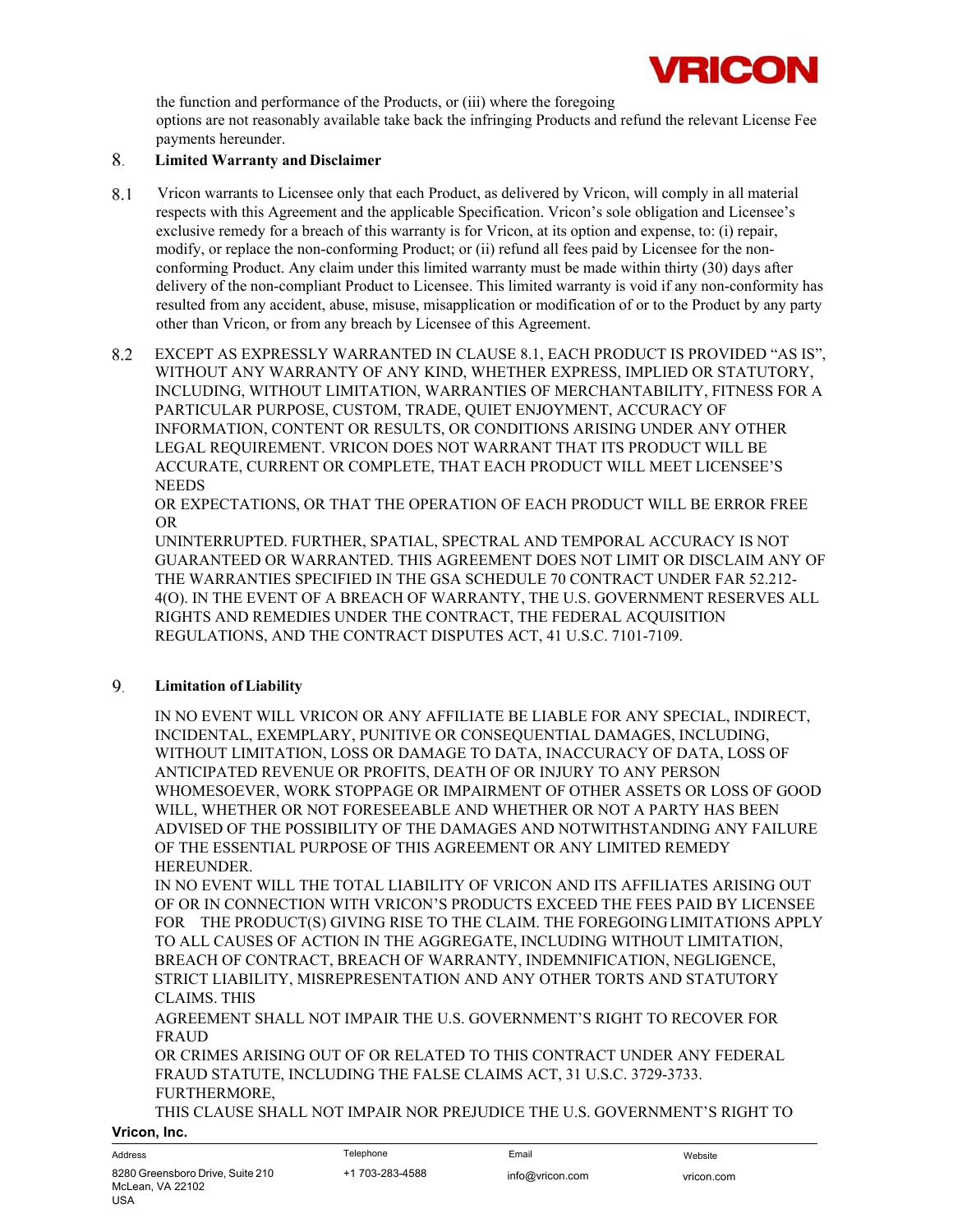

#### EXPRESS REMEDIES PROVIDED IN THE GSA SCHEDULE

CONTRACT (E.G., CLAUSE 552.238-75 – PRICE REDUCTIONS, CLAUSE 52.212-4(H) – PATENT INDEMNIFICATION, AND GSAR 552.21572 – PRICE ADJUSTMENT – FAILURE TO PROVIDE ACCURATE INFORMATION).

#### **Termination**

Termination may be made in accordance with the GSA Schedule contract. Upon termination or expiration of the license, Licensee will (i) stop all use of each Product; (ii) permanently delete all Products from all devices and systems and destroy any copies on disk; and (iii) within ten (10) days following termination or **Vricon, Inc.**  expiration, certify to Vricon in writing that all copies of all Products have been deleted or destroyed. The expiration or termination of this Agreement does not relieve either party of any obligations that have accrued on or before the effective date of the termination or expiration.

#### **General Terms**

- $11.1$ GOVERNMENT AUTHORIZATION. Licensee is responsible for compliance with all applicable foreign and national export control restrictions such as laws, regulations, authorizations, exemptions and/or end user undertakings applicable to export controlled products and associated technical data and technical assistance. Licensee shall furthermore not grant unauthorized digital access to export controlled products, technical data and technical assistance. Unauthorized access includes making available decryption keys or passwords that enable access to export controlled products or technical data. Licensee shall not export, verbally or physically, export controlled products, technical data and technical assistance in violation of any applicable laws, regulations, authorizations or end user undertakings.
- This Agreement, together with the underlying GSA Schedule Contract, the Schedule Price List and any applicable GSA Customer Purchase Orders, constitutes the entire understanding and agreement of the parties. This Agreement, however shall not take precedence over the terms of the underlying GSA Schedule Contract or any specific, negotiated terms on Licensee's Purchase Order.
- ASSIGNMENT. Licensee may not transfer or assign any of its rights or delegate any of its obligations under this Agreement, in whole or in part and including any transfers by operation of law, without the prior written consent of Vricon. Any attempted assignment or transfer in violation of this Clause 11.3 will be null and void. This Agreement will be binding on and inure to the benefit of the parties and their respective permitted successors and assigns.
- AMENDMENT. This Agreement may be amended or supplemented only by a writing that refers to this Agreement and that is signed by both parties.
- WAIVER. The failure or delay by a party to require performance of any provision of this Agreement does not constitute a waiver. All waivers must be in writing and signed by the party granting the waiver. The waiver by a party of any of its rights or remedies in a particular instance will not be construed as a waiver of the same or a different right or remedy in a subsequent instance.
- SEVERABILITY. If any provision of this Agreement is invalid, illegal or unenforceable, that provision will be deemed to be restated so that it is enforceable to the maximum extent permissible under law and is consistent with the original intent and economic terms of the invalid provision.
- COMPLIANCE WITH LAWS. Licensee is responsible for its own compliance with laws, regulations and other legal requirements applicable to the conduct of its business and this Agreement, and agrees to comply with all these laws, regulations and other legal requirements including, without limitation, the 1997 OECD Convention on Combating Bribery of Foreign Government Officials, the 2003 United Nations Convention Against Corruption and the Foreign Corrupt Practices Act of the United States of America.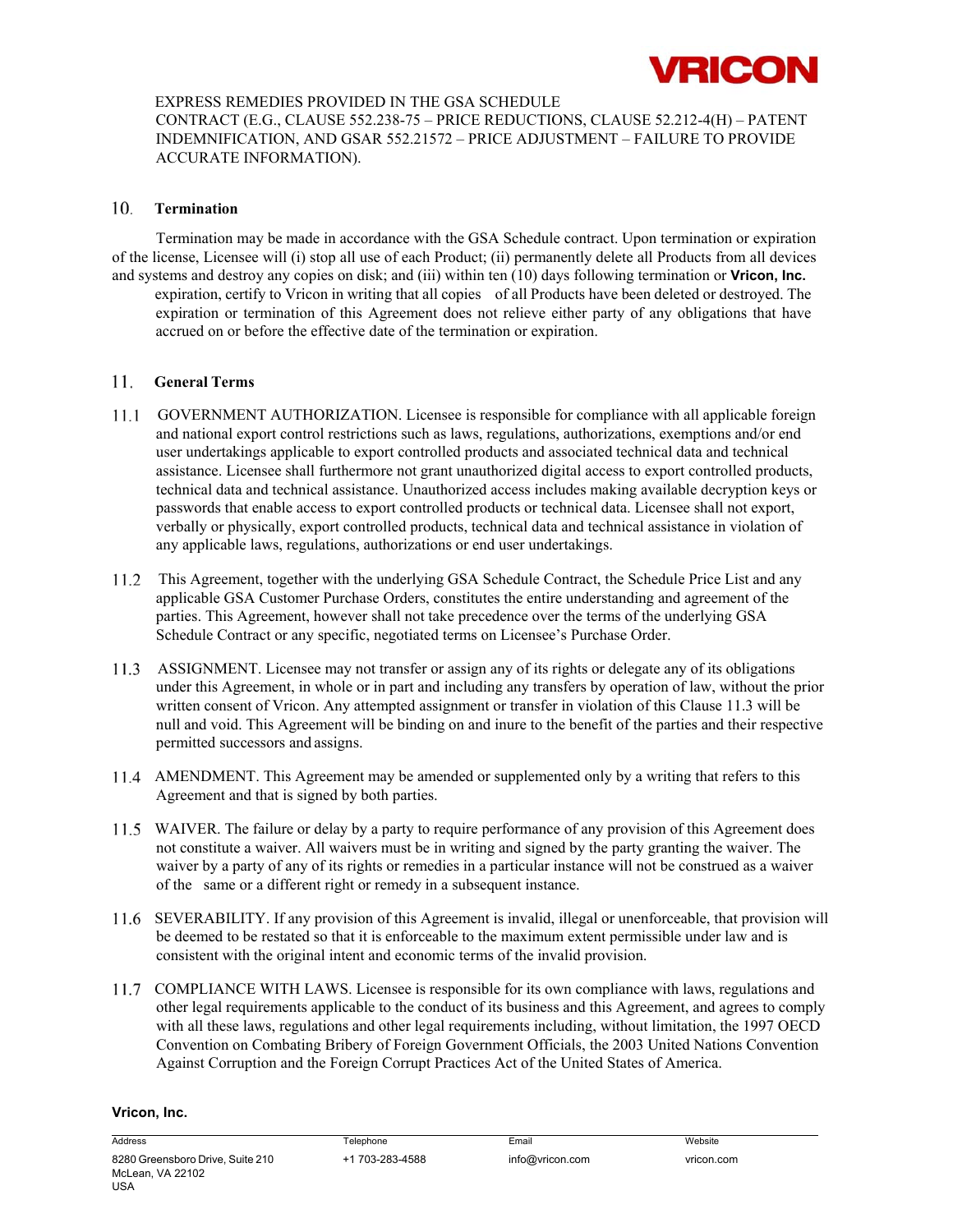

- 11.8 NOTICES. All notices of termination or breach must be in writing, in English. The email address for notices sent to Vricon is info@vricon.com. Notice is treated as given upon receipt, as verified by written or automated receipt or electronic log, as applicable.
- GOVERNING LAW AND DISPUTE RESOLUTION. All matters arising out of or relating to this 11.9 Agreement will be governed by and construed under the laws of the United States without reference to conflicts of law principles. Jurisdiction of and venue for any disputes will be determined by the applicable federal statute. The parties agree that the United Nations Convention on Contracts for the International Sale of Goods does not apply to this Agreement.

#### **Definitions**

"**Affiliate**" means any legal entity controlling, controlled by or under common control with Vricon, Inc.,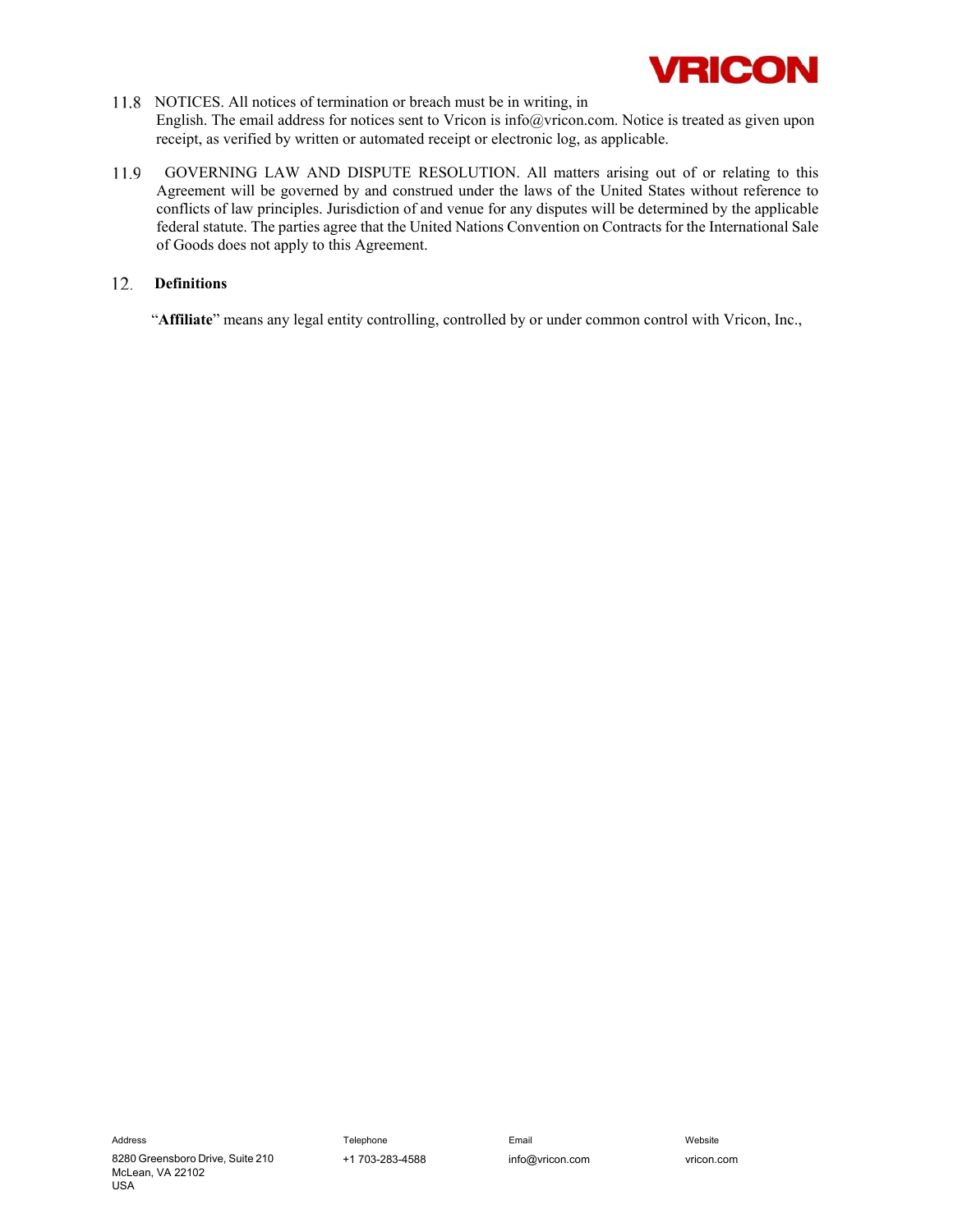where "control" means (a) the ownership of more than fifty percent (50%) of the equity or beneficial interest of the entity; (b) the right to vote for or appoint a majority of the board of directors or other governing body of the entity; or (c) the power to direct or cause the direction of the management and policies of such entity by any means.

**"Agreement"** means this end user license agreement, incorporating each related Confirmation.

**"Authorized Distributor"** means a distributor authorized by Vricon to resell and distribute licenses to use Vricon's Products.

"**Authorized User**" means an employee or Consultant that is authorized by Licensee to use the Product(s).

**"Confirmation"** means Vricon's or any Authorized Distributor's written confirmation to Licensee of ordered Product(s).

"**Consultant"** means an individual contracted by Licensee, either directly or through a consulting company or other entity, to provide services on behalf of or for the benefit of Licensee.

**"Consumer Market"** means all individuals and all households that purchase goods and services for personal use and includes all products and services designed for the general consumer.

**"Contractor"** means an entity acting on behalf of, and under direct contract with, Licensee.

**"Defense and Intelligence Purposes"** means use by a governmental agency or other Licensee for military, defense and/or intelligence purposes.

**"Documentation"** shall mean the written, digital or otherwise submitted technical and/or user documentation in relation to a Product that may be provided to Licensee by Vricon or an Authorized Distributor.

**"Intellectual Property Rights"** means all past, present, and future trade secret rights, patent rights, copyrights, moral rights, contract rights, trademark rights, service marks, and other proprietary rights in any jurisdiction, including those rights in inventions, software, domain names, know-how, technology, methods, processes, information and technology.

**"Internal Operations**" means utilization of Products solely for the internal operations of Licensee; provided that no such utilization is permitted in respect of the Consumer Market.

**"License Fee"** means the aggregate amount to be paid by Licensee to Vricon or an Authorized Distributor for the right to use the Product(s).

**"Licensed Data"** means the data product originating from and provided by Vricon, as well as data generated in connection with usage of software, hardware or a combination of software and hardware originating from Vricon and delivered by Vricon or an Authorized Distributor to Licensee pursuant to this Agreement, including, without limitation, 3D models, imagery, elevation, vector, attribute, or other data, or related documentation, information, or content. Licensed Data includes any future version and/or specific adaptation of the original Licensed Data if originating from Vricon and if and when purchased separately by Licensee.

**"Licensed Program"** means each computer software product identified by title version number in a Confirmation in object code format and delivered by Vricon or an Authorized Distributor to Licensee pursuant to this Agreement. Licensed Program includes any future version and specific adaptation of the original Licensed Program if and when purchased separately by Licensee.

**"Product"** means Licensed Data and/or a Licensed Program.

**"Specification"** means, unless a particular specification has otherwise been agreed upon in writing between Vricon or an Authorized Distributor and Licensee and specifically referred to as the Specification, the technical and functional description(s) of each Product as described or referred to in Documentation and/or a Confirmation.

**"Term"** means that period of time that Licensee is entitled to use each Product under this Agreement.

#### **Vricon, Inc.**

Address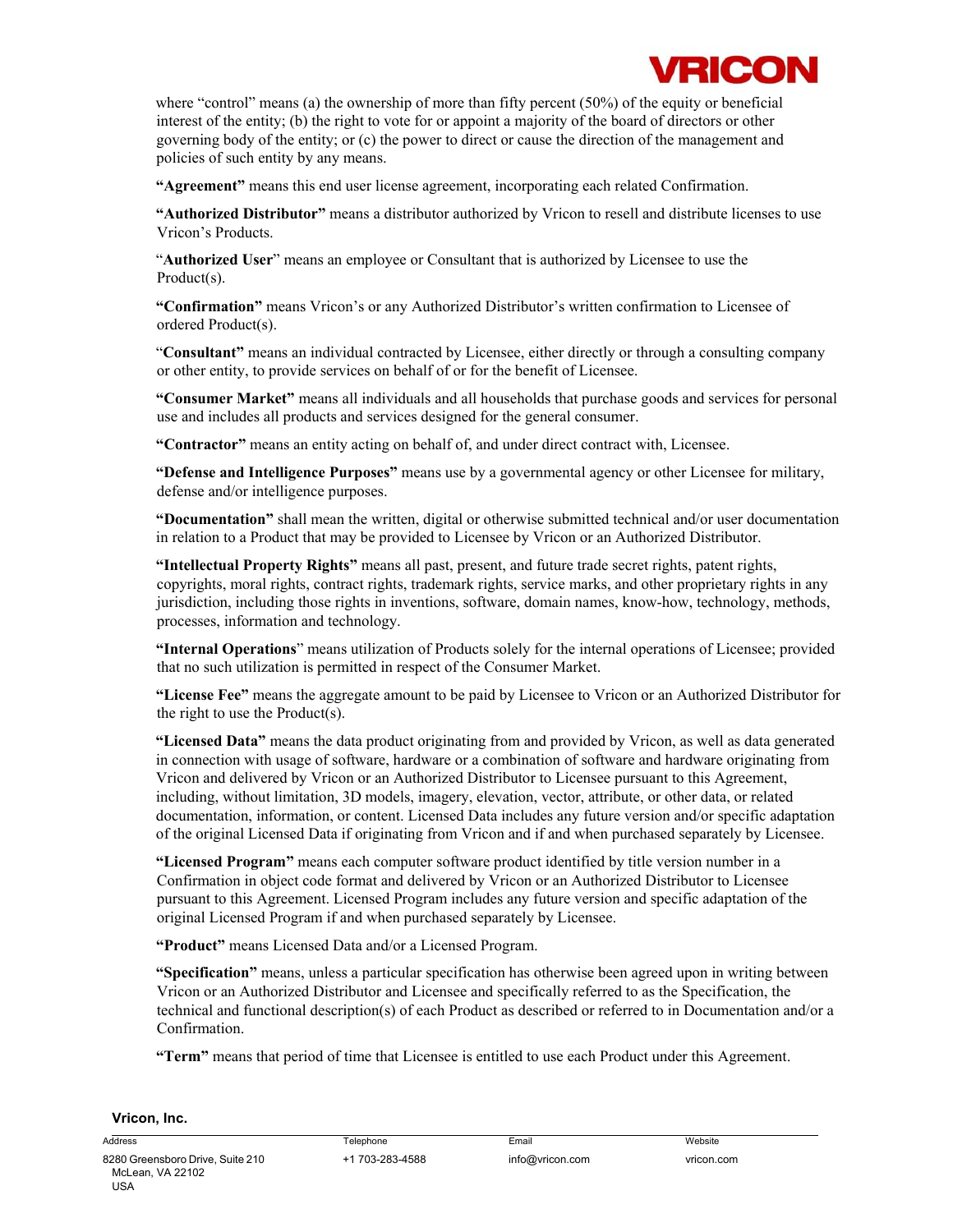

**"Third Party"** means any individual or legal entity other than Vricon, Vricon's Affiliates, and Licensee.

### **VRICON USG END USER LICENSE AGREEMENT**

Document Number: OPV-2016.10.17.01 Release Date: *2016-10-17* 

This end user license agreement (together with all applicable Confirmations, as defined below, this "Agreement") is made between Vricon, Inc. or the Affiliate or Authorized Distributor that provides the applicable Confirmation ("Vricon") and you, an Ordering Activity, which is an entity entitled to order under GSA Schedule contracts as defined in GSA Order ADM 4800.2H, as may be revised from time to time ("Licensee"). Capitalized terms used in this Agreement and not defined above have the meanings assigned in Clause 12.

Licensee has ordered or otherwise expressed an interest in obtaining a license in respect of one or more of Vricon's Products. Vricon is willing to provide Licensee with a license to those Products described in one or more Confirmations or otherwise provided to Licensee in connection with this Agreement. This Agreement is a contract with Licensee and becomes effective when signed by the appropriate Contracting Officer. If this is an ID/IQ contract or Schedule Contract, Ordering Activities placing orders against the ID/IQ or Schedule Contract are subject to this Agreement as a term of the contract. This Agreement shall bind Licensee, subject to federal law. If you are entering into this

Agreement on behalf of a company, other legal entity or government agency, you represent that you have the authority to bind that entity to the terms and conditions of this Agreement.

#### **Grant of License**

Unless otherwise specifically acknowledged in a Confirmation, subject to Licensee's compliance with the terms and conditions of this Agreement, and in consideration of and subject to full and timely payment by Licensee to Vricon or an Authorized Distributor of the License Fee and any other agreed fees and amounts in accordance with the Confirmation(s) or otherwise, Vricon grants to Licensee a non-exclusive, nontransferable, non-assignable, limited license to allow an unlimited number of its Authorized Users to use each Product only for Licensee's Internal Operations.

#### **Sublicense Rights**

Licensee may sublicense to Group Members the same rights granted to Licensee in Clause 1 above. Accordingly, each Group Member and its Authorized Users may exercise the rights granted in Clause 1 for its own Internal Operations. Licensee will ensure that each Group Member complies with the terms of this License and is responsible and liable for all acts and omissions of Group Members relating to the Products or any violation of the terms of this License; a breach of the terms of this License by a Group Member or any of its Authorized Users is deemed to be a breach by Licensee.

#### **Restrictions**

- $3.1$ Licensee acknowledges and agrees that each Product is the property of Vricon and contains valuable assets and proprietary information of Vricon and its Affiliates. Accordingly, except as expressly permitted in Clause 1 and 2 above, Licensee will not, and will not permit any Group Member or Authorized User to:
	- a) Distribute, sublicense, rent, sell, lease or loan any Product to any Third Party;
	- b) Distribute, display, or in any way make any Product available to the general public;
	- c) Use any Product for the business needs of any Third Party, including without limitation, providing any services to any Third Parties;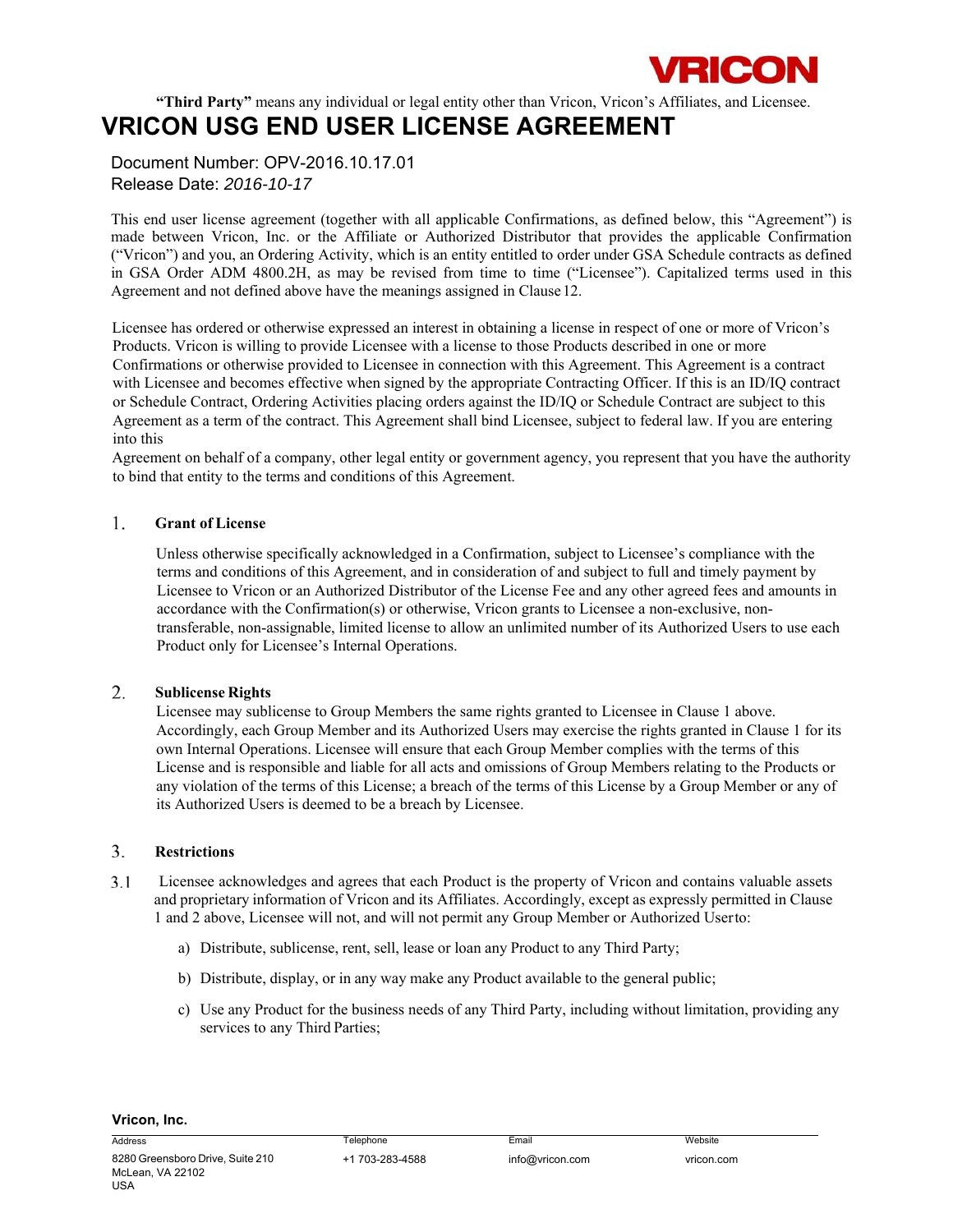

- d) Remove, bypass or circumvent any electronic or other form of protection measure included on, in, or with any Product;
- e) Delete, alter, cover, obscure, distort, or remove any copyright or trademark notice, copyright or trademark management information, or proprietary legend contained in or on any Product; or
- f) Otherwise use, modify (except modification of Licensed Data strictly for Licensee's Internal Operations), access or reverse-engineer any Product for any purpose not expressly permitted under this Agreement, including specifically, but without limitation, for the Consumer Market.
- Licensee acknowledges that all right, title and interest in and to each Product, including all corrections,  $3.2$ enhancements, or other modifications, and all Intellectual Property Rights thereto and therein, are the sole and exclusive property of Vricon or its Affiliates or suppliers, as applicable. All rights not expressly granted to Licensee in this Agreement are reserved by Vricon. Licensee will ensure that all copyright or trademark notices, copyright or trademark management information, and/or proprietary legend contained in or on the Product are reproduced on all copies of each Product.

#### **License Fee**

The License Fee for each Product is set forth in the applicable Confirmation. The permitted number of the Authorized Users is unlimited unless otherwise set forth in the Confirmation.

#### **License Duration**

The term of the license granted to Licensee for each Product will begin upon delivery of the Product to Licensee or Authorized Distributor, whichever occurs first, and will continue perpetually unless otherwise set forth in the Confirmation or unless terminated as set forth in Clause 10 below.

#### **Audit**

 $6.1$ Vricon has the right to perform an audit to the extent necessary for Vricon to determine Licensee's compliance with this Agreement and the licenses granted hereunder. Licensee undertakes to cooperate and provide assistance and access to the information needed to complete the audit, including granting Vricon's designated auditors access to the business location(s), books and records, employees and/or Contractors pertaining to or involved with Licensee's use of each Product, including Group Members.

Such audits will: (a) be conducted only after a minimum of thirty (30) days prior written notice by Vricon to Licensee; (b) be conducted no more than once per calendar year; (c) be limited to a three (3) year audit period unless non-compliant findings are noted, in which case the audit period shall be expanded as appropriate in Vricon's reasonable opinion; (d) be conducted during reasonable business hours; (e) be subject to reasonable confidentiality requirements, (f) be consistent with all security measures of the Licensee; and (g) be at Vricon's expense.

6.2 If an audit results in a finding of non-compliance, Vricon may invoice additional license fees based on the standard Vricon fees in effect at the time of the original license grant.

#### **Indemnification**

- 7.1 Intentionally left blank.
- $7.2$ Vricon shall indemnify and hold harmless Licensee from and against any and all claims, damages and losses incurred as a result of any claim brought against the Licensee based on the allegation that the use, of the Licensee constitutes an infringement of any Intellectual Property Rights; provided that Licensee promptly notifies Vricon in writing of any such claim and does not oppose Vricon's attempt to intervene at Vricon's own expense and with its own counsel.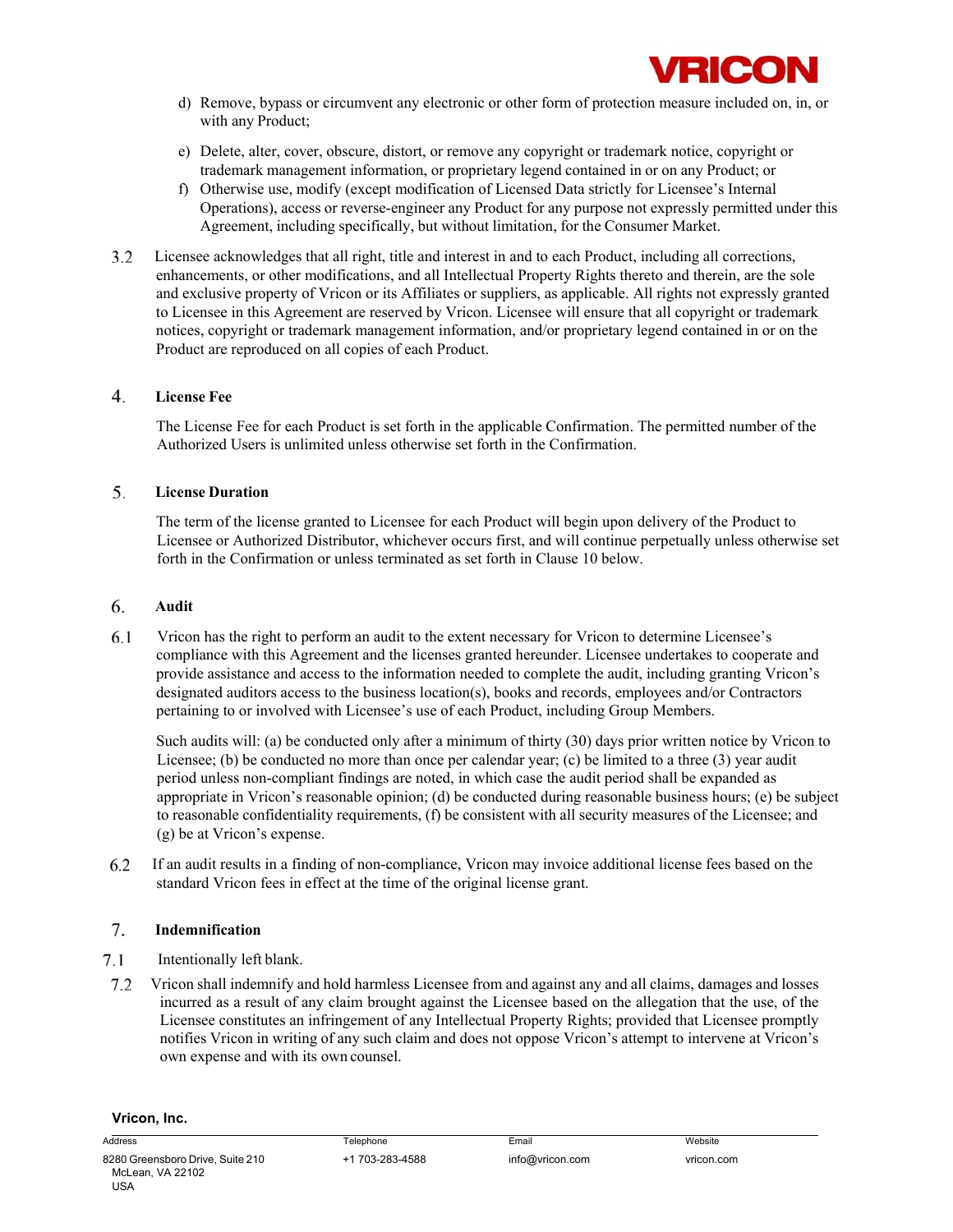

In the event that the Products are held to constitute an infringement or their further use is enjoined, Vricon  $7.3$ shall promptly, at its own expense and option, either: (i) procure for Licensee the right to continue the use of such Products; or (ii) replace or modify the same with non-infringing products without detracting from the function and performance of the Products, or (iii) where the foregoing options are not reasonably available take back the infringing Products and refund the relevant License Fee payments hereunder.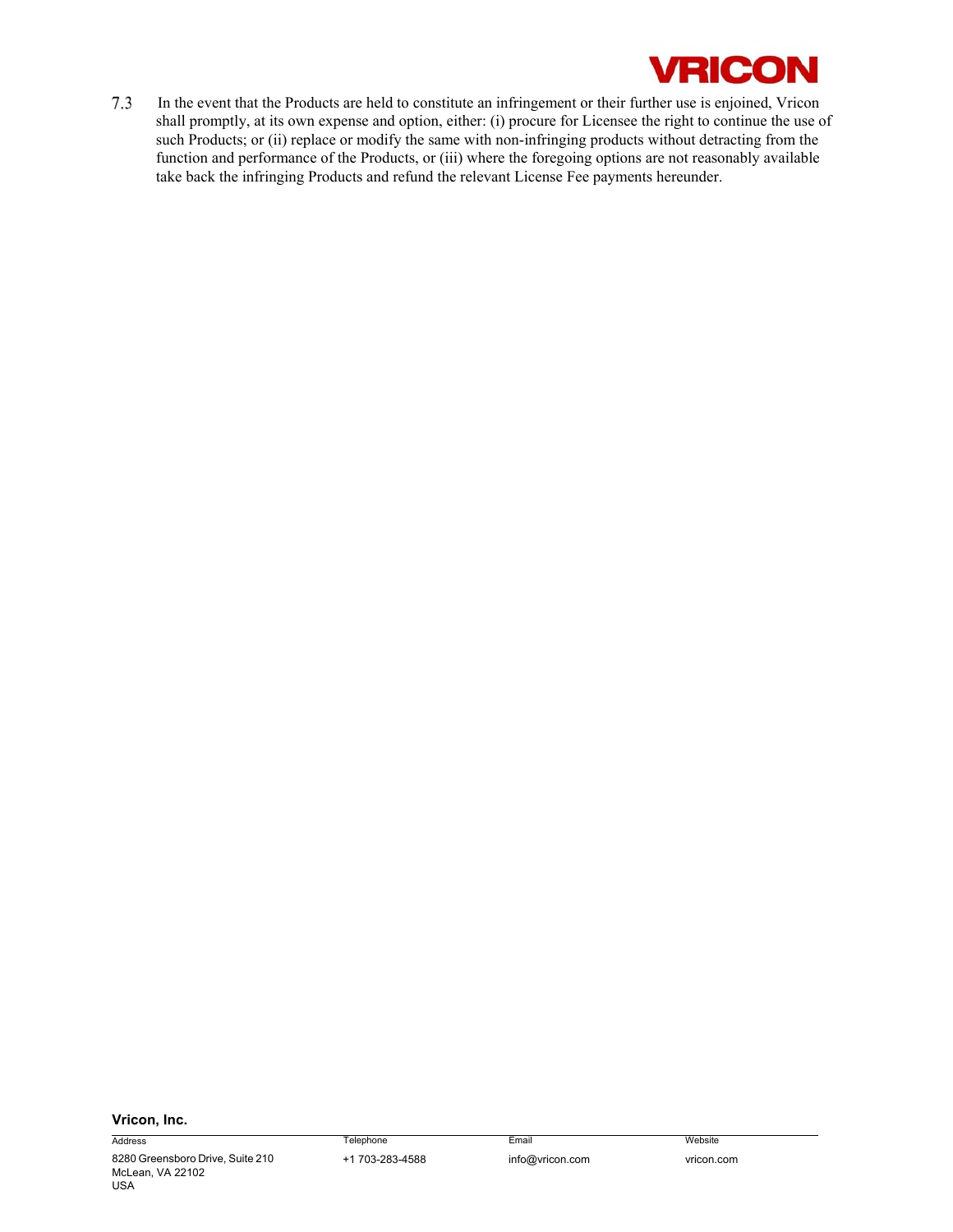

#### **Limited Warranty and Disclaimer**

- 8.1 Vricon warrants to Licensee only that each Product, as delivered by Vricon, will comply in all material respects with this Agreement and the applicable Specification. Vricon's sole obligation and Licensee's exclusive remedy for a breach of this warranty is for Vricon, at its option and expense, to: (i) repair, modify, or replace the non-conforming Product; or (ii) refund all fees paid by Licensee for the nonconforming Product. Any claim under this limited warranty must be made within thirty (30) days after delivery of the non-compliant Product to Licensee. This limited warranty is void if any non-conformity has resulted from any accident, abuse, misuse, misapplication or modification of or to the Product by any party other than Vricon, or from any breach by Licensee of this Agreement.
- 8.2 EXCEPT AS EXPRESSLY WARRANTED IN CLAUSE 8.1, EACH PRODUCT IS PROVIDED "AS IS", WITHOUT ANY WARRANTY OF ANY KIND, WHETHER EXPRESS, IMPLIED OR STATUTORY, INCLUDING, WITHOUT LIMITATION, WARRANTIES OF MERCHANTABILITY, FITNESS FOR A PARTICULAR PURPOSE, CUSTOM, TRADE, QUIET ENJOYMENT, ACCURACY OF INFORMATION, CONTENT OR RESULTS, OR CONDITIONS ARISING UNDER ANY OTHER LEGAL REQUIREMENT. VRICON DOES NOT WARRANT THAT ITS PRODUCT WILL BE ACCURATE, CURRENT OR COMPLETE, THAT EACH PRODUCT WILL MEET LICENSEE'S **NEEDS**

OR EXPECTATIONS, OR THAT THE OPERATION OF EACH PRODUCT WILL BE ERROR FREE OR

UNINTERRUPTED. FURTHER, SPATIAL, SPECTRAL AND TEMPORAL ACCURACY IS NOT GUARANTEED OR WARRANTED. THIS AGREEMENT DOES NOT LIMIT OR DISCLAIM ANY OF THE WARRANTIES SPECIFIED IN THE GSA SCHEDULE 70 CONTRACT UNDER FAR 52.212- 4(O). IN THE EVENT OF A BREACH OF WARRANTY, THE U.S. GOVERNMENT RESERVES ALL RIGHTS AND REMEDIES UNDER THE CONTRACT, THE FEDERAL ACQUISITION REGULATIONS, AND THE CONTRACT DISPUTES ACT, 41 U.S.C. 7101-7109.

#### **Limitation of Liability**

IN NO EVENT WILL VRICON OR ANY AFFILIATE BE LIABLE FOR ANY SPECIAL, INDIRECT, INCIDENTAL, EXEMPLARY, PUNITIVE OR CONSEQUENTIAL DAMAGES, INCLUDING, WITHOUT LIMITATION, LOSS OR DAMAGE TO DATA, INACCURACY OF DATA, LOSS OF ANTICIPATED REVENUE OR PROFITS, DEATH OF OR INJURY TO ANY PERSON WHOMESOEVER, WORK STOPPAGE OR IMPAIRMENT OF OTHER ASSETS OR LOSS OF GOOD WILL, WHETHER OR NOT FORESEEABLE AND WHETHER OR NOT A PARTY HAS BEEN ADVISED OF THE POSSIBILITY OF THE DAMAGES AND NOTWITHSTANDING ANY FAILURE OF THE ESSENTIAL PURPOSE OF THIS AGREEMENT OR ANY LIMITED REMEDY HEREUNDER.

IN NO EVENT WILL THE TOTAL LIABILITY OF VRICON AND ITS AFFILIATES ARISING OUT OF OR IN CONNECTION WITH VRICON'S PRODUCTS EXCEED THE FEES PAID BY LICENSEE FOR THE PRODUCT(S) GIVING RISE TO THE CLAIM. THE FOREGOING LIMITATIONS APPLY TO ALL CAUSES OF ACTION IN THE AGGREGATE, INCLUDING WITHOUT LIMITATION, BREACH OF CONTRACT, BREACH OF WARRANTY, INDEMNIFICATION, NEGLIGENCE, STRICT LIABILITY, MISREPRESENTATION AND ANY OTHER TORTS AND STATUTORY CLAIMS. THIS

AGREEMENT SHALL NOT IMPAIR THE U.S. GOVERNMENT'S RIGHT TO RECOVER FOR FRAUD

OR CRIMES ARISING OUT OF OR RELATED TO THIS CONTRACT UNDER ANY FEDERAL FRAUD STATUTE, INCLUDING THE FALSE CLAIMS ACT, 31 U.S.C. 3729-3733. FURTHERMORE, THIS CLAUSE SHALL NOT IMPAIR NOR PREJUDICE THE U.S. GOVERNMENT'S RIGHT TO

EXPRESS REMEDIES PROVIDED IN THE GSA SCHEDULE CONTRACT (E.G., CLAUSE 552.238-75 – PRICE REDUCTIONS, CLAUSE 52.212-4(H) – PATENT INDEMNIFICATION, AND GSAR 552.21572 – PRICE ADJUSTMENT – FAILURE TO PROVIDE ACCURATE INFORMATION).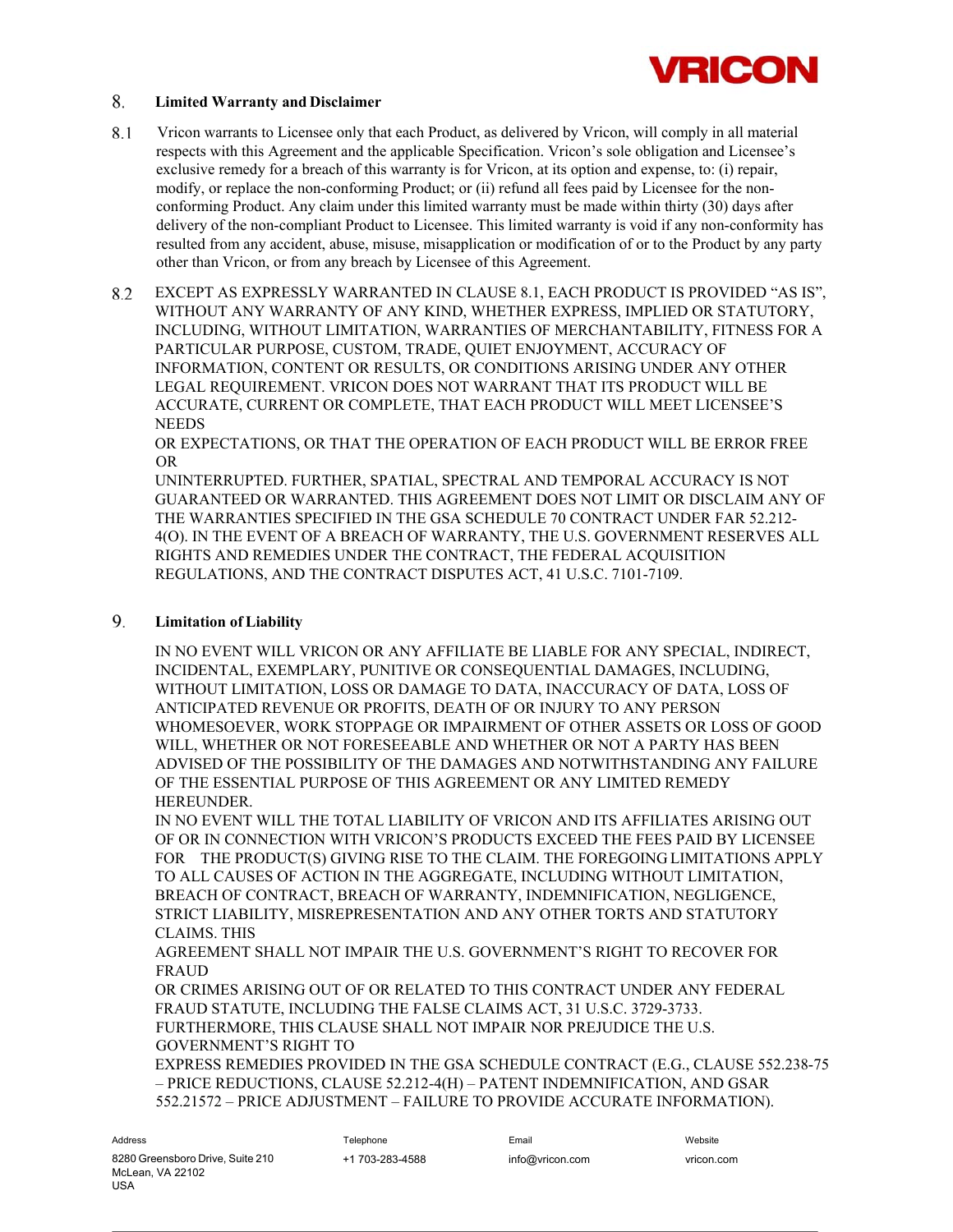

#### **Termination**

Termination may be made in accordance with the GSA Schedule contract. Upon termination or expiration of the license, Licensee will (i) stop all use of each Product; (ii) permanently delete all Products from all devices and systems and destroy any copies on disk; and (iii) within ten (10) days following termination or expiration, certify to Vricon in writing that all copies of all Products have been deleted or destroyed. The expiration or termination of this Agreement does not relieve either party of any obligations that have

#### **Vricon, Inc.**

accrued on or before the effective date of the termination or expiration.

#### **General Terms**

- GOVERNMENT AUTHORIZATION. Licensee is responsible for compliance with all applicable foreign and national export control restrictions such as laws, regulations, authorizations, exemptions and/or end user undertakings applicable to export controlled products and associated technical data and technical assistance. Licensee shall furthermore not grant unauthorized digital access to export controlled products, technical data and technical assistance. Unauthorized access includes making available decryption keys or passwords that enable access to export controlled products or technical data. Licensee shall not export, verbally or physically, export controlled products, technical data and technical assistance in violation of any applicable laws, regulations, authorizations or end user undertakings.
- This Agreement, together with the underlying GSA Schedule Contract, the Schedule Price List and any applicable GSA Customer Purchase Orders, constitutes the entire understanding and agreement of the parties. This Agreement, however shall not take precedence over the terms of the underlying GSA Schedule Contract or any specific, negotiated terms on Licensee's Purchase Order.
- ASSIGNMENT. Licensee may not transfer or assign any of its rights or delegate any of its obligations under this Agreement, in whole or in part and including any transfers by operation of law, without the prior written consent of Vricon. Any attempted assignment or transfer in violation of this Clause 11.3 will be null and void. This Agreement will be binding on and inure to the benefit of the parties and their respective permitted successors and assigns.
- 11.4 AMENDMENT. This Agreement may be amended or supplemented only by a writing that refers to this Agreement and that is signed by both parties.
- WAIVER. The failure or delay by a party to require performance of any provision of this Agreement does not constitute a waiver. All waivers must be in writing and signed by the party granting the waiver. The waiver by a party of any of its rights or remedies in a particular instance will not be construed as a waiver of the same or a different right or remedy in a subsequent instance.
- SEVERABILITY. If any provision of this Agreement is invalid, illegal or unenforceable, that provision will be deemed to be restated so that it is enforceable to the maximum extent permissible under law and is consistent with the original intent and economic terms of the invalid provision.
- 11.7 COMPLIANCE WITH LAWS. Licensee is responsible for its own compliance with laws, regulations and other legal requirements applicable to the conduct of its business and this Agreement, and agrees to comply with all these laws, regulations and other legal requirements including, without limitation, the 1997 OECD Convention on Combating Bribery of Foreign Government Officials, the 2003 United Nations Convention Against Corruption and the Foreign Corrupt Practices Act of the United States of America.
- NOTICES. All notices of termination or breach must be in writing, in English. The email address for notices sent to Vricon is info@vricon.com. Notice is treated as given upon receipt, as verified by written or automated receipt or electronic log, as applicable.
- GOVERNING LAW AND DISPUTE RESOLUTION. All matters arising out of or relating to this 11.9 Agreement will be governed by and construed under the laws of the United States without reference to conflicts of law principles. Jurisdiction of and venue for any disputes will be determined by the applicable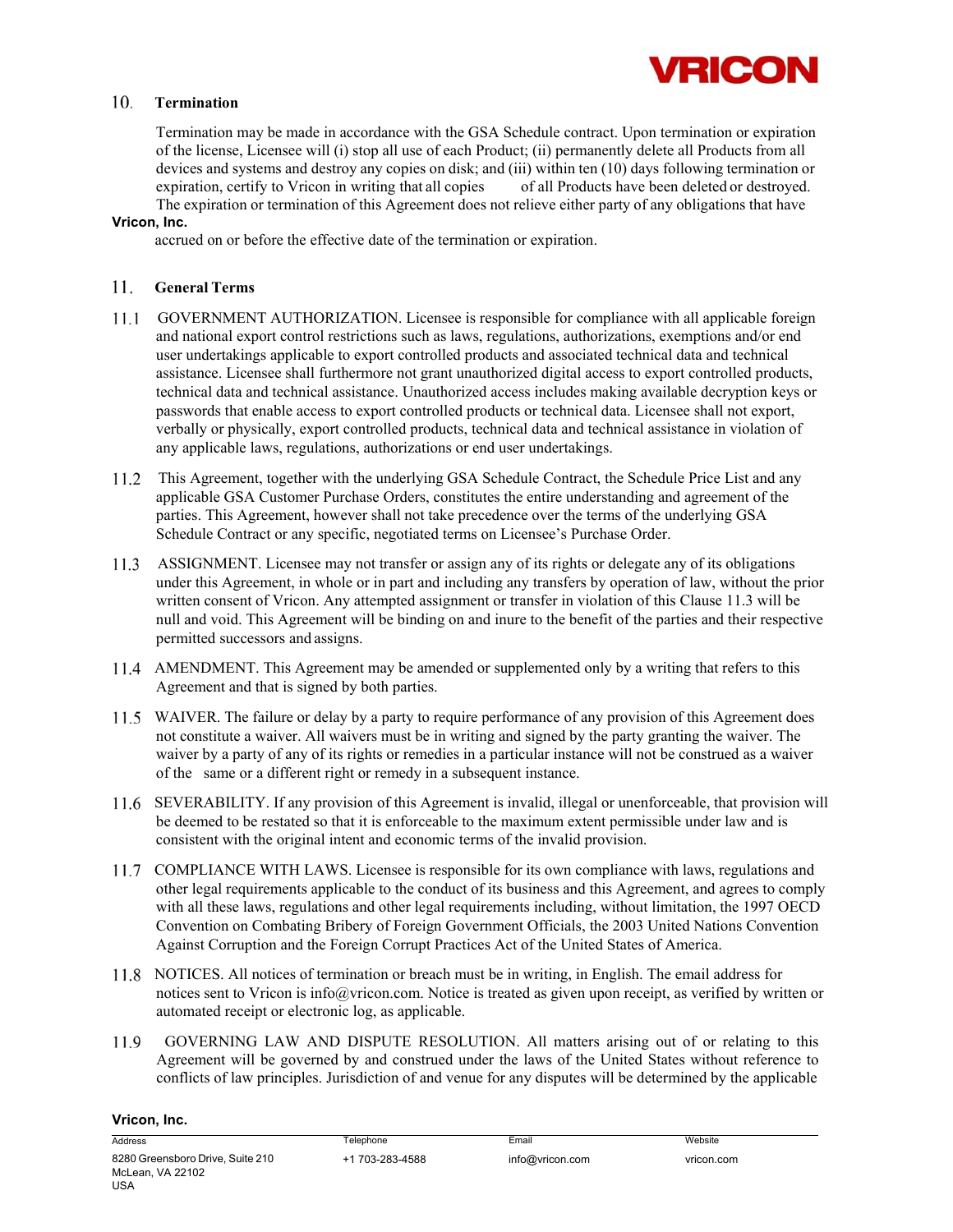

federal statute. The parties agree that the United Nations Convention on Contracts for the International Sale of Goods does not apply to this Agreement.

#### **Definitions**

"**Affiliate**" means any legal entity controlling, controlled by or under common control with Vricon, Inc., where "control" means (a) the ownership of more than fifty percent (50%) of the equity or beneficial interest of the entity; (b) the right to vote for or appoint a majority of the board of directors or other governing body of the entity; or (c) the power to direct or cause the direction of the management and policies of such entity by any means.

**"Agreement"** means this end user license agreement, incorporating each related Confirmation.

**"Authorized Distributor"** means a distributor authorized by Vricon to resell and distribute licenses to use Vricon's Products.

"**Authorized User**" means an employee or Consultant that is authorized by Licensee or Group Member to use the Product(s).

**"Confirmation"** means Vricon's or any Authorized Distributor's written confirmation to Licensee of ordered Product(s).

"**Consultant"** means an individual contracted by Licensee or a Group Member, either directly or through a consulting company or other entity, to provide services on behalf of or for the benefit of Licensee or a Group Member.

**"Consumer Market"** means all individuals and all households that purchase goods and services for personal use and includes all products and services designed for the general consumer.

**"Contractor"** means an entity acting on behalf of, and under direct contract with, Licensee.

**"Defense and Intelligence Purposes"** means use by a governmental agency or other Licensee for military, defense and/or intelligence purposes.

**"Documentation"** shall mean the written, digital or otherwise submitted technical and/or user documentation in relation to a Product that may be provided to Licensee by Vricon or an Authorized Distributor.

**"Group"** means Licensee, any Contractor, and all Group Members.

**"Group Member"** means the U.S. Department of Defense ("DoD"), one of the member agencies under the U.S. Director of National Intelligence ("DNI"), or a counterpart of the DoD or the DNI in the United Kingdom, Canada, Australia, or New Zealand, to which Licensee sublicenses the Products as permitted in Clause 2 above.

**"Group Member"** means all U.S. Federal Agencies and Departments. Additionally, U.S. Department of Defense ("DoD") and member agencies under the U.S. Director of National Intelligence ("DNI") may sublicense to a counterpart of the DoD or the DNI in the United Kingdom, Canada, Australia, or New Zealand – together known as "FVEY" – to which Licensee sublicenses the Products as permitted in Clause 2 above.

**"Intellectual Property Rights"** means all past, present, and future trade secret rights, patent rights, copyrights, moral rights, contract rights, trademark rights, service marks, and other proprietary rights in any jurisdiction, including those rights in inventions, software, domain names, know-how, technology, methods, processes, information and technology.

**"Internal Operations**" means utilization of Products solely for the internal operations of Licensee or a Group Member, as applicable; provided that no such utilization is permitted in respect of the Consumer Market.

**"License Fee"** means the aggregate amount to be paid by Licensee to Vricon or an Authorized Distributor for the right to use the Product(s).